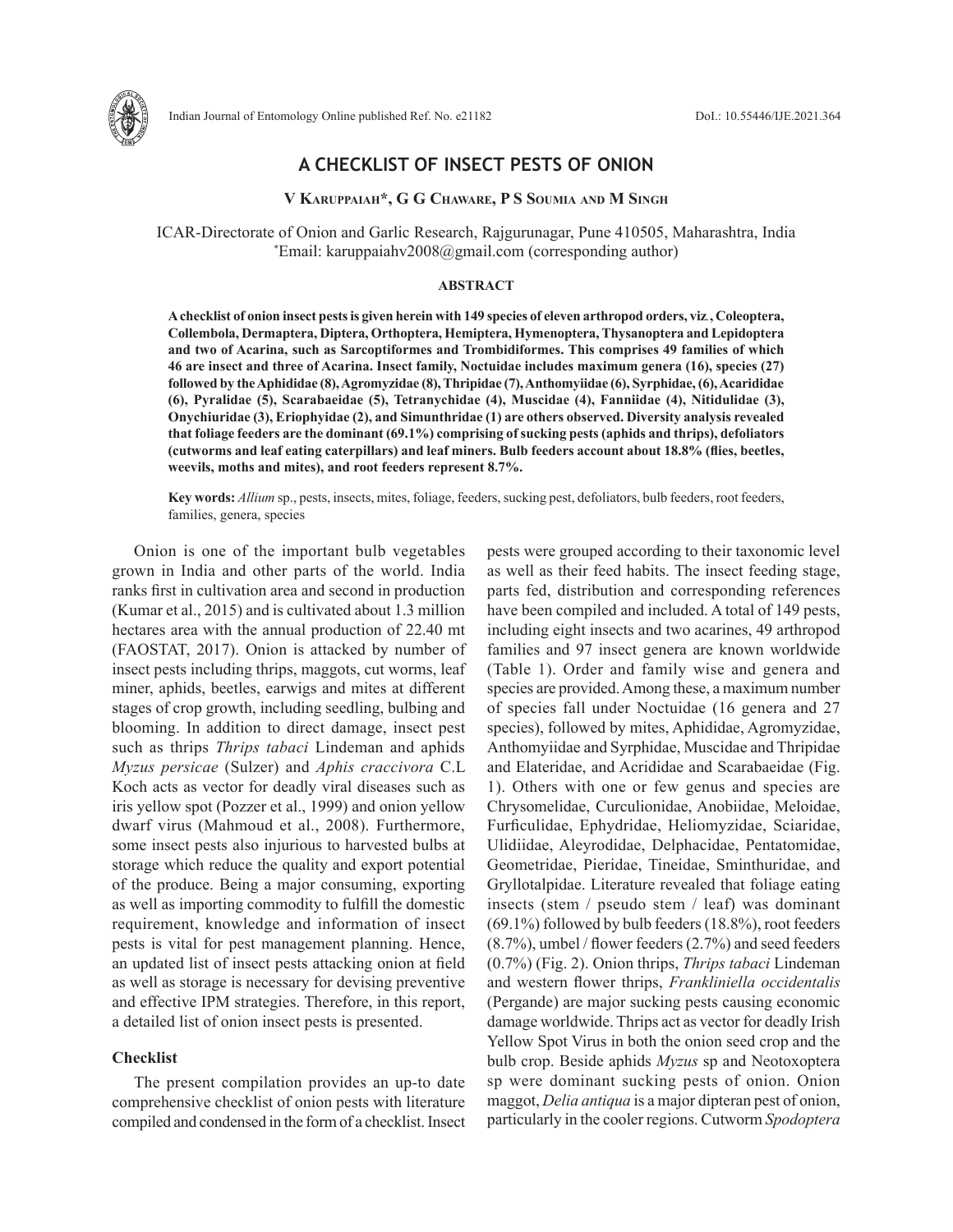

Fig.1. Major insect families associated with onion

sp, *Euxoa* sp, *Peridroma* sp and *Agrotis* sp are also predominant lepidopterans infesting onion. Dried fruit beetle *Carpophilus* sp., cigarette beetle, *Lasioderma serricorne* (F.), warehouse moths, *Plodia interpunctella* (Hubner), *Ephestia cautella* (Walker) and bulb mite, *Rhizoglyphus* sp are important pests at storage causing economic damage. Apterygote insects, Collembola, springtails, *Onychiurus* sp. have been also documented as root feeders in onion.

Kaundal (2018) had earlier provided a global and Indian scenario of insect pests infesting onions. He listed 77 insect and seven mite species from 10 orders and 31 families are known worldwide. Of these, Lepidopterans are the most abundant, followed by dipterans, hemipterans and coleopterans. Pests



including onion thrips *Thrips tabaci* Lindeman, onion maggot *Delia anitqua* (Meign), beet army worm, *Spodoptera exigua* Hubner, head borer *Helicoverpa armigera* (Hubner), golden wing moth *Trichoplusia orichalcea* F., cut worm *Agrotis* sp., bulb mite *Rhizoglyphus robini* (Claparede), and red spider mite, *Tetranychus cinnabarinus* (Boisduval) are the major pests. In India, 25 insect and four mite species from eight orders and 13 families have been documented, with ten of them classified as pests (Kaundal, 2018; Kaundal and Sood., 2021). *Altica* sp., *Chromatomyia horticola* (Goureau), *Euconocephalus* sp., *Gryllus* sp., *H. armigera* (Hubner), *Melolontha furicicauda* Ancey, *Nezara viridula* L., *Spodoptera litura* (F.), *T. tabaci* and *T. orichalacea* are some pests; *T. tabaci* is the major pest, followed by *D. antiqua,* whereas, *H. armigera, A. ipsilon,* and *S. litura* are minor pests (Gupta et al., 1991). Bulb fly, *Atherigona orientalis* and dried fruit beetle *Carpophilus obsoletus* Erichson have been found in stored onion bulbs. *D. antiqua* is a problem in cold arid Ladak region of India (Gupta et al., 2019); *T. tabaci*, *D. antiqua*, *R. robini*, eriophyid mite *Aceria tulipae* Keifer and *T. cinnabarinus* are pests of national significance; while *H. armigera*, *A. ipsilon*, and *S. litura* are pests of regional significance Fig. 2. Functional diversity of insect pests of onion (Satyagopal et al., 2014). In addition, the beet army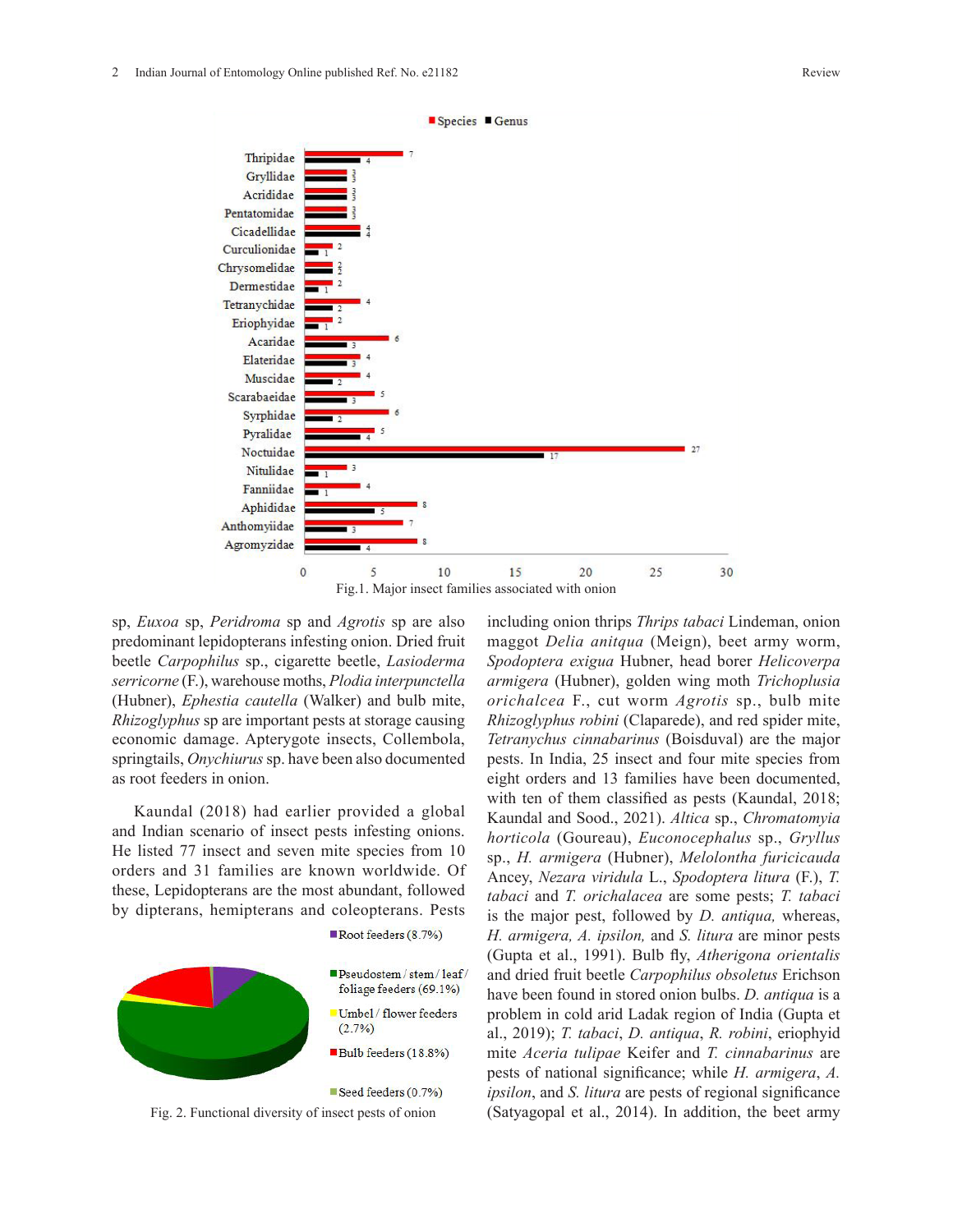worm, *S. exigua*, the green looper, *Chrysodeixis acuta* Walker, *Liriomyza huidobrensis* (Blanchard), *L. sativa* Blanchard damaging onion green foliage and *Lasioderma serricorne* (F.) onion seeds are also known (Karuppaiah et al., 2019; Soumia et al., 2020; Verma et al., 2011).

#### **REFERENCES**

- Abo El-Ghar M R, Osman A A. 1973. Ecological and control studies on mites associated with onion in Egypt. Zeitschrift Fur Angewandte Entomologie 73**:** 439-442.
- Abo El-Ghar M R, Osman A A. 2009. Ecological and control studies on mites associated with onion in Egypt. Journal of Applied Entomology 73: 439-442.
- Abu-Hashish T A. 1998. Monthly population density and laboratory rearing *of Carpophilus hemipterus* (L.) (Coleoptera: Nitidulidae) on onion prepared for exportation and dehydration. Annals of Agricultural Science Moshtohor 36: 1969-980.
- Ahmad B, Khan W, Ahmad-Ur-Rahman S, Sattar S , Zada H, Maula F, Hussain S. 2019. Management of onion seed worm (*Helicoverpa armigera*) associated with onion seed crop in Swat valley of Khyber Pakhtunkhwa. Pure and Applied Biology 8: 68-77.
- Andersen A, Nordhus E, Thang V T, An T T T, Hung H. Q, Hofsvang T. 2002. *Polyphagous Liriomyza* species (Diptera: Agromyzidae) in vegetables in Vietnam. Tropical Agriculture (Trinidad) 79: 241-246.
- Andersen A, Tran T T A, Nordhus E. 2008. Distribution and importance of polyphagous Liriomyza species (Diptera, Agromyzidae) in vegetables in Vietnam. Norwegian Journal of Entomology 55: 149-164.
- Arida G S, Punzal B S, Ravina C C, Gapud V P, Rajotte E G, Talekar N S. 2004. Monitoring adult populations of two insect pests with sex pheromone traps for effective timing of interventions against the defoliators of onion (*Allium cepa* L.) grown after rice (*Oryza sativa* L.). The Philippine Entomologist 18: 139-150.
- Arida G S, Punzal, B S, Shepard B M, Edwin, G R. 2013. Sticky board traps for managing leaf miner, *Liriomyza trifolii* (Burgess) (Diptera: Agromyzidae) infestations in onion (*Allium cepa* Linn.). Philippine Entomologist 27: 109-119.
- Arimoto M, Uesugi R, Hinomoto N, Sueyoshi M, Yoshimatsu S. 2018. Molecular marker to identify the fungus gnat, Bradysia sp. (Diptera: Sciaridae), a new pest of Welsh onion and carrot in Japan. Applied Entomology and Zoology 53: 419-424.
- Arulkumar G, Manisegaran S, Nalini R, Mathialagan M. 2017. Seasonable abundance of beet armyworm *Spodoptera exigua* (Hubner) infesting Onion with weather factors in Madurai district of Tamil Nadu. Journal of Entomology and Zoology Studies 5: 1157-1162.
- Awadalla S S, Naggar M E, Abdel B N F, Hamid O F. 2011. The insect pests attacking onion plants with special references to the onion thrips *Thrips Tabaci* Lindeman at Mansoura Region. Journal of Plant Protection and Pathology 2: 1-12.
- Awadalla S S, Taman A A, Aboria A A. 2017. Influence of the different onion varieties on the population density of the main insect pests infesting onion crop in Kafr ElShekh region. Journal of Plant Protection and Pathology Mansoura University 8: 403-406.
- Bankowska R. 1980. Fly communities of the family Syrphidae in natural and anthropophilic habitats of Poland. Memorabilia Zoologica 33: 1-94.
- Barbagallo S, Ciampolini M. 2000. The onion aphid*, Neotoxoptera*

*formosana* Takahashi, detected in Italy Rinvenimento in Italia dellafide della cipolla *Neotoxoptera formosana* Takahashi. Bollettino di Zoologia Agraria edi Bachicoltura 323: 245-258.

- Barringer L E, Fleischer S J, Roberts D, Spichiger S E, Elkner T. 2018. The first North American record of the *Allium* leafminer. Journal of Integrated Pest Management 9: 8.
- Bechinski E J, Smith L J, Merickel F W. 2009. Large yellow underwing, a new cutworm in Idaho. CIS 1172. College of Agriculture and Life Sciences. University of Idaho Extension, Moscow.
- Brathwaite C W D. 1983. Pest and Diseases of Onion. Proceedings. Onion production and research for the eighties workshop, Barbados, 1983. pp. 56-76.
- Broadbent B M. 1925. Notes on the life history of the lesser bulb fly *Eumerus strigatus* fallen. Journal of Economic Entomology 18: 141-143.
- Capinera J L. 2001. Handbook of vegetable pests. Academic Press, San Diego. p.729.
- Carolina J H, Johnson M W. 1992. Host plant preference of *Liriomyza sativae* (Diptera: Agromyzidae) populations infesting green onion in Hawaii. Environmental Entomology 21: 1097-1102.
- Carter D J. 1984. Pest Lepidoptera of Europe: With special reference to the British Isles. D R W Junk Publisher Lancaster, England.
- Carvalhoc J B, de Courim S, Ponta C, Pamplona D, Lopes S M. 2005. A catalogue of the Muscidae (Diptera) of the neotropical region. Zootaxa 860: 282.
- Chandel R S, Mehta P K, Sharma P C, Pathania M. 2016. Insect-pests of onion and garlic. Insect pests of vegetable crops. Kalyani Publishers, Ludhiana. 223-230 pp.
- Chaudhary R N, Kanaujia K R, Sharma V K. 1987. A note on the incidence of seed corn maggot, *Delia platura* Meigen (Anthomyiidae: Diptera) in spring sown maize. Bulletin of Entomology (New Delhi) 28: 159-161.
- Chen W H, Liu Y C, Ho C C, Chang T Y. 2002. A newly recorded mite pest, *Rhizoglyphus setosus* Manson (Acari: Acaridae) of onion in Taiwan. Plant Protection Bulletin (Taipei) 44: 249-253.
- Chen X, Fa-yong L, Zhi-hong X U, Jun-hua H E and Yun M A. 2003. The occurrence of leafminers and their parasitoids on vegetables and weeds in Hangzhou area, Southeast China. Bio Control 48: 515-527.
- Chittenden F H. 1913. Insects injurious to the onion crop. Year book. Department of Agriculture. pp. 319-334.
- Cho J R, Boo K S. 1988. Behavior and circadian rhythm of emergence, copulation and oviposition in the oriental tobacco budworm, *Heliothis assulta* Guenée. Korean Journal of Applied Entomology 27: 103-110.
- CIE 1985. *Delia platura* (Meigen) (Diptera: Anthomyiidae) bean seed fly, seed corn maggot. Distribution maps of pests, series A. Wallingford, CAB International, UK.
- Collin J E. 1920. Eumerus strigatus Fallen and tuberculatus, Rondani (Diptera: Syrphidae). Entomologist's Monthly Magazine 1: 102- 106.
- Collins D W, Lole M. 2005. *Phytomyza gymnostoma* Loew (Diptera: Agromyzidae), a leaf mining pest of leek and onion new to Britain. The Entomologist's Monthly Magazine 141: 131-137.
- Coman M, Rosca I. 2011. Biology and life cycle of leafminer *Napomyza* (Phytomyza) *gymnostoma* Loew, a new pest of *Allium* plants in Romania. South West Journal of Horticulture, Biology and Environment 2: 57-64.
- Conijn C G M, Van Aartrijk J, Leśna I. 1996. Flower bulbs. In Eriophyoid mites: Their biology, natural enemies and control edited by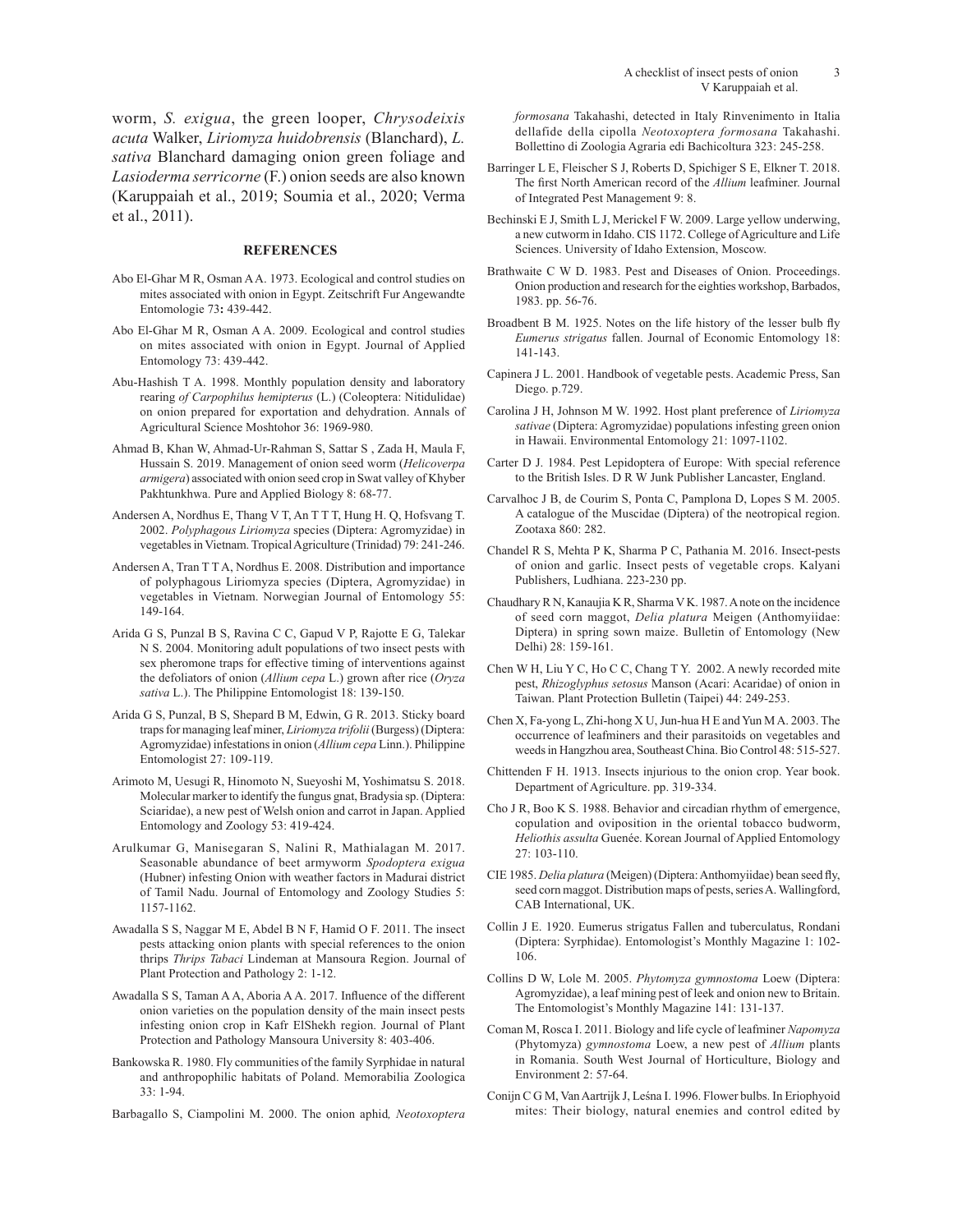Lindquist E E, Sabelis M W, Bruin J. World Crop Pests. Amsterdam, Elsevier Science Publishing. pp. 651-659.

- Cork K, Boo S, Dunkelblum E, Hall D R, Jee-Rajunga K, Kehat M, Kong Jie E, Park K C, Tepgidagarn P, Xun L. 1992. Female sex pheromone of oriental tobacco budworm, *Helicoverpa assulta* (Guenée) (Lepidoptera: Noctuidae): identification and field testing. Journal of Chemical Ecology 18: 403-418.
- Coudriet D L, Kishaba A N, McCreight J D, Bohn G W. 1979. Varietal resistance in onions to thrips. Journal of Economic Entomology 72: 614-615.
- Coviello R L, McGriffen M E. 1995. Damage threshold for thrips on drying onions. University of California. Plant Protection Quarterly 5: 2-4.
- Debnath P, Karmakar K. 2013. Garlic mite, Aceria tulipae (Keifer) (Acari: Eriophyoidea)-a threat for garlic in West Bengal, India. International Journal of Acarology 39: 89-96.
- Diaz A, Okabe K, Eckenrode C J, Villani M G, Oconnor, B M. 2000. Biology, ecology, and management of the bulb mites of the genus *Rhizoglyphus* (Acari: Acaridae). Experimental and Applied Acarology 24: 85-113.
- Diaz-Montano J, Fuchs M, Nault B A, Fail J, Shelton A M. 2010. Onion thrips (Thysanoptera: Thripidae): a global pest of increasing concern in onion. Journal of Economic Entomology 104: 1-13.
- Dimetry N Z, Shoukry A, Aboul-Zahab A. 1978. On the biology of the cigarette beetle *Lasioderma serricorne* (Fabricius) attacking dehydrated onion in Egypt. Proceedings fourth conference of pest control, 1978. p.132.
- Doane J F. 1983. Attraction of the lesser bulb fly *Eumerus strigatus* (Diptera: Syrphidae) to decomposing oatmeal. New Zealand Entomologist 7: 419.
- EFSA Panel on Plant Health. 2015. Scientific Opinion on the pest categorization of *Spodoptera littoralis*. EFSA Journal 13: 3987.
- Elbolok M M, Ismail I I, Elshabrawi H A. 1990. Survey and relative abundance of insects attacking onion in field and storage with accompanied natural enemies at Giza and Assuit region. Annals of Agricultural Sciences, Moshtohor 28: 1791-1804.
- Ellis S A, Scatcherd J E. 2007. Bean seed fly (*Delia platura, Delia florilega*) and onion fly (*Delia antiqua*) incidence in England and an evaluation of chemical and biological control options. Annals of Applied Biology 151: 259-267.
- El-Sherif S I, Mahmoud H H. 2008. The population densities of two major insect pests of onion,the onion thrips (*Thrips tabaci* Lind.) in fields and the onion bulb fly (*Eumerus amoenus* Loew.) in stores. Bulletin of Faculty of Agriculture Cairo University 59: 326-332.
- Esbjerg P, Ravn H P, Percy-Smith A. 1995. Budworm in ecological vegetables. Gron Viden, Havebrug 87: 6.
- FAO 2017. www. faostat. fao.org. Accessed in October 2019.
- Gill H K, Garg H, Gill A K, Gillett-Kaufman J L, Nault B A. 2015. Onion thrips (Thysanoptera: Thripidae) Biology, Ecology, and Management in Onion Production Systems. Journal of Integrated Pest Management 6: https://doi.org/10.1093/jipm/pmv006.
- Greco N M, Pereyra P C, Guillade A. 2006. Host-plant acceptance and performance of *Tetranychus urticae* (Acari: Tetranychidae). Journal of Applied Entomology 130: 32-36.
- Griffiths G C D. 1993. Cyclorrhapha II (Schizophora: Calyptratae). Part 2, Anthomyiidae. Inflies of the Nearctic region edited by Griffiths G C D. Stuttgart, Germany. Schweizerbart'sche Verlagsbuchhandlung 8:1417-1632.
- Gupta R P, Bharadwaj B S, Pandey U B. 1985. The leaf miner,

*Chromatomyia horticola* (Goureau) assumes status of a pest of onion in India. Journal of Entomological Research 91: 111-112.

- Gupta R P, Srivastava K J, Pandey U B. 1991. Management of onion diseases and insect pests in India. Onion Newsletter for the Tropics. No. 3:15-17.
- Gupta S, Rana N, Chandravanshi H. 2016. Effect of population of onion, *Allium cepa* L. insect pests in relation to biotic factors under field condition. Natural resource management: Ecological perspective. Proceedings. Indian ecological society international conference, Sher e-Kashmir University of Agricultural Sciences and Technology, Jammu. 299 pp.
- Gupta V, Namgyal D, Kumar A, Namgyal D, Angchuk S, Safal R. 2019. Assessment of integrated pest management against onion maggot in Trans Himalaya Leh. International Journal of Current Microbiology and Applied Sciences 8: 2180-2183.
- Hai Fan Q, Zhang Z. 2003. *Rhizoglyphus echinopus* and *Rhizoglyphus robini* (Acari: Acaridae) from Australia and New Zealand: identification, host plants and geographical distribution. Systematic and Applied Acarology 16: 1-16.
- Haile B, Tsegaye B, Hailu A. 2016. Diseases and insect pests of onion (*Allium cepa* L.) in Masha district of Sheka Zone, South-West Ethiopia. Academia Journal of Agricultural Research 4(10): 629-632.
- Hall K D, Holloway R L, Smith D T. 2011. Texas crop profile onion. http://liveoak.agrilife.org/files/2011/07/TexasCropProfileOnions 5.pdf Accessed 4 August 2021.
- Hamilton J T, Toffolon R B. 1986. Seedling maggots. Agfacts, No. 44.
- Harmatha J, Mauchamp B, Arnault C, Slama K. 1987. Identification of a spirostane-type saponin in the flowers of leek with inhibitory effects on growth of leek-moth larvae. Biochemical Systematics and Ecology 15: 113-116.
- Haydar M F, El-Sherif L S. 1987. Ecological aspects and developing method of onion pest control. Bulletin of Entomological Society of Egypt 16: 119-126.
- Hennig W, 1974. Anthomyiidae. Die fliegen der Palaearktischen region, 7 Lindner E (ed.). Stuttgart, Germany. Schweizerbart'sche Verlagsbuchhandlung, pp.687-927.
- Heppner J B, 1998. *Spodoptera* armyworms in Florida (Lepidoptera: Noctuidae). Florida Department of Agriculture and Consumer Services, Division of Plant Industry Entomological Circular 390. p.5.
- Hesler L S. 1995. Bibliography on *Hydrellia griseola* Fallén (Diptera: Ephydridae) and review of its biology and pest status. Insecta Mundi 9: 25-35.
- Hill D S. 1983. Agricultural insect pests of the tropics and their control. 2nd edition, Cambridge University Press, UK. 659 pp.
- Ho C. 2008. Bulb Mites, Rhizoglyphus (Acari: Acaridae). Encyclopedia of entomology. Capinera J L (ed), Springer, Dordrecht.
- Hodson W E H. 1927. The bionomics of the lesser bulb flies *Eumerus strigatus* fallen and *Eumerus tuberculatus* Rond, in south-West England. Bulletin of Entomological Research 17: 373-384.
- Hodson W. 1932. A comparison of the Larva of *Eumerus strigatus* Fln and *Eumerus tuberculatus* Rond. (Syrphidae). Bulletin of Entomological Research 23*:* 247-249.
- Hori M. 2007. Onion aphid (*Neotoxoptera formosana*) attractants, in the headspace of *Allium fistulosum* and *A. tuberosum* leaves. Journal of Applied Entomology 131: 8-12.
- Hurej M, Kucharczyk H, Twardowski J P. 2017. Thrips (Thysanoptera) associated with two genetically modified types of linseed (*Linum*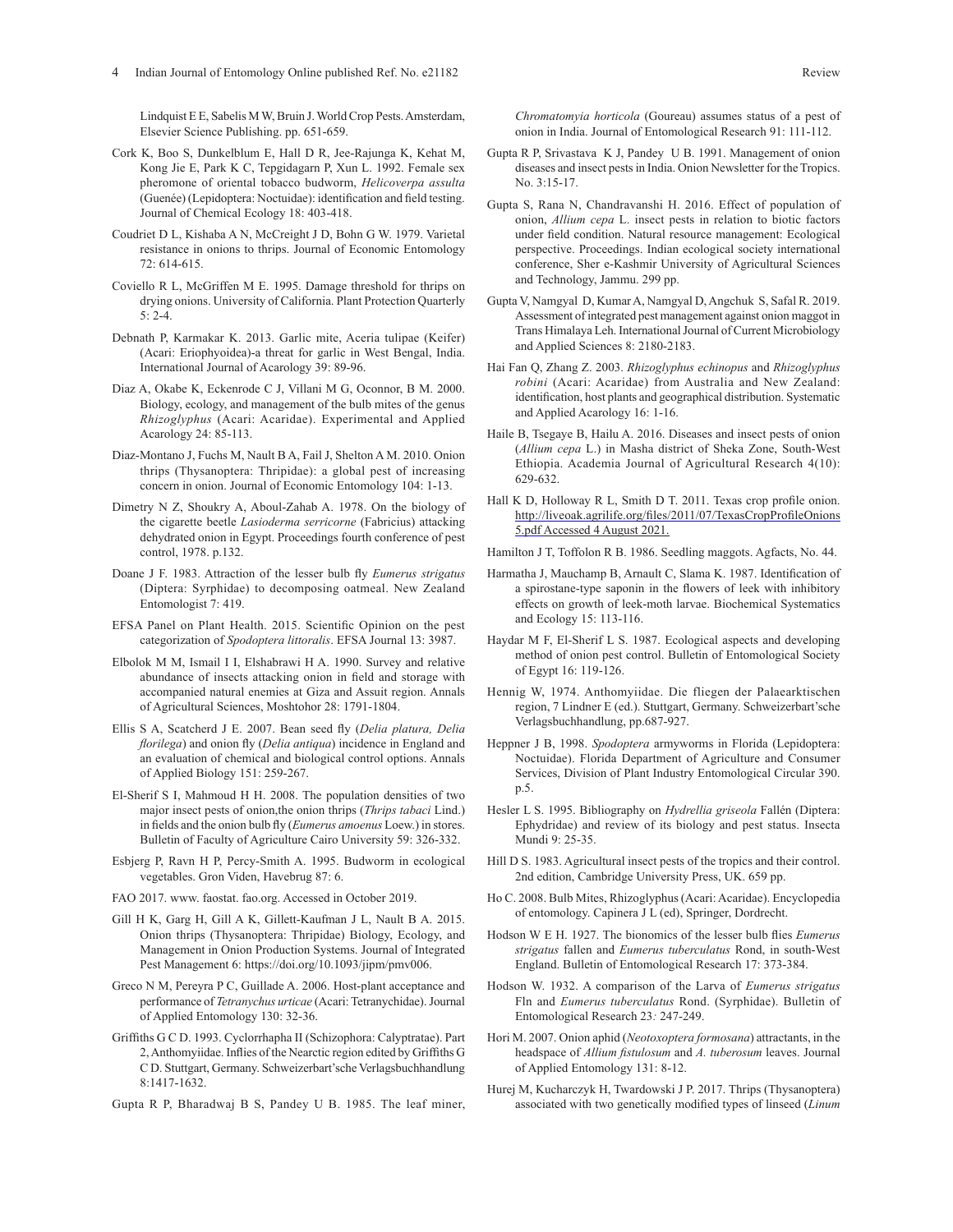*usitatissimum* L.). Journal of Plant Disease and Protection 124: 81-91.

- Hwang C Y, Moon H C. 1995. Effect of temperatures on the development and fecundity of *Liriomyza chinensis* (Diptera: Agromyzidae). Korean Journal of Applied Entomology 34: 65-69.
- Ibrahim M M, Koura A, El-Halfaway M. 1970. Ecological and biological studies in some insects infesting dried onions. U.A.R. Agriculture Research Review 48: 59-63.
- Idinger J, 1995. Schlupftrichterfange von Dipteren und parasitoiden Hymenopteren in unterschiedlich gedungten Getreidefeldern. Mitteilungen der Deutschen Gesellschaft für Allgemeine und Angewandte Entomologie 10: 553-556.
- Iinuma A, Saito O. 1988. Additional notes on damages of onion by the onion stem borer, *Hydraecia mongoliensis* Urbahn, and their control. p. 232.
- Ireson J E. 1990. Studies on lucerne flea, *Sminthurus viridis* (L.) (Collembola: Sminthuridae) and other Collembola in the Tasmanian culture steppe. Ph.D. thesis, University of Tasmania.
- Ireson J E. 1993. Activity and pest status of surface-active Collembola in Tasmanian field crops and pastures. Journal of the Australian Entomological Society 32: 155-167.
- Isaev S I. 1931. Insects injurious to onions in the Rostov District. Bull. Instit. Controlling Pests Diseases 1: 25-53.
- Ja HyunNa, Rayoo M. 2000. The influence of temperature on development of Plodia interpunctella (Lepidoptera: Pyralidae) on dried vegetable commodities. Journal of Stored Product Research 36: 125-129.
- Jerzy S, Robert W. 2009. Phytophagous entomofauna occurring in onion plantation in Poland in years 1919-2007. Vegetable Crop Research Bulletin, Skeirniewice, Poland. pp. 5-14.
- Kang E J, Kang M G, Seo M J, Park S N, Kim C U, Yu M, Youn Y N. 2008. Toxicological effects of some insecticides against Welsh onion beet worm, *Spodoptera exigua*. Korean Journal of Applied Entomology 47: 155-162.
- Karuppaiah V, Soumia P S, Shinde P S, Singh M. 2019. Occurrence of green semilooper, *Chrysodeixis acuta* Walker in onion (*Allium cepa* L) (Amaryllidaceae). Florida Entomologist 102: 783.
- Kaundal P, Sood A K. 2021. Diversity of insect fauna of onion in low and mid-hill regions of Himachal Pradesh. Indian Journal of Entomology 83: DoI No.: 10.5958/0974-8172.2020.00228.X.
- Kaundal P. 2018. Insect pests complex of onion in Himachal Pradesh. MSc Thesis, Chaudhary Sarwan Kumar Himachal Pradesh Viswa Vidyalaya, Palampur, HP.
- Kendall D M, Capinera J L. 1990. Geographic and temporal variation in the sex ratio of onion thrips. South-West Entomologist 15: 80-88.
- Kiedrowicz A, Brian G, Rector, Suzanne L, Lechosław K, Wiktoria S, Skoracka A. 2017. Population growth rate of dry bulb mite, *Aceria tulipae* (Acariformes: Eriophyidae), on agriculturally important plants and implications for its taxonomic status. Experimental and Applied Acarology 73: 1-10.
- Kirk W D J, Terry I. 2003. The spread of the western flower thrips *Frankliniella occidentalis* (Pergande). Agricultural and Forest Entomology 5: 301-310.
- Kumar A, Kostha V K, Nirmal A, Taram S K. 2017. Seasonal incidence of major insect pests of onion in relation to biotic and abiotic factors. Bulletin of Environment Pharmacology and Life Sciences 6: 201: 205.
- Kumar V, Neeraj S S, Sagar, N A. 2015. Post-harvest management of fungal diseases in onion- a review. International Journal of Current

Microbiology and Applied Sciences 4: 737-752.

- Kuwahara M. 1988. Resistance of the bulb mite, *Rhizoglyphus robini* Claparede, to organophosphorus insecticides. Japan Agricultural Research Quarterly 22: 96-100.
- Lall B S, Singh L M. 1968. Biology and control of the onion thrips in India. Journal of Economic Entomology 61: 676-679.
- Luczak I. 1994. Threat of onion beetle *Lilioceris merdigera* L. (Coleoptera: Chrysomelidae) to onion grown from seed and sets in southern Poland. Polish Agricultural Annual. Series E-Plant Protection 23: 61-66.
- MacIntyre-Allen J K, Scott-Dupree C D, Tolman J H, Harris C R. 2005. Resistance of *Thrips tabaci* to pyrethroid and organophosphorus insecticides in Ontario, Canada. Pest Management Science 61: 809-815.
- Mahmoud H H. 2008. Ecological studies on certain insect pests of onion with special emphasis on the onion bulb fly *Eumerus amoenus* Loew. (Diptera: Syrphidae). Ph D Thesis, Faculty of Agriculture Cairo University Egypt.
- Mahmoud S Y M, Abo-El Maaty S A, Ali M E, Mahmoud H A. 2008. Identification of onion yellow dwarf virus potyvirus as one of the major virus infecting garlic in Egypt. International Journal of Virology 4: 1-13.
- Manson D C M. 1972. A contribution to the study of the genus *Rhizoglyphus* Claparede, 1869 (Acarina: Acaridae). Acarologia 13: 621-650.
- Mantel W P, Van de Vrie M. 1988. De Californische thrips, *Frankliniella occidentalis*, een nieuwe schadelijke tripssoort in de tuinbouw onder glas in Nederland. Entomologische Berichten 48: 140-144.
- Mantel W P, van de Vrie M. 1988. De Californische thrips, *Frankliniella occidentalis*, een nieuwe schadelijke tripssoort in de tuinbouw onder glas in Nederland. Entomologische Berichten 48: 140-144.
- Martin N A. 2004. History of an invader, *Scaptomyza flava* (Fallen, 1823) (Diptera: Drosophilidae), New Zealand Journal of Zoology 31: 27-32
- Martin N, Workman P J, Hedderly D. 2006. Monitoring onion crops for onion thrips, *Thrips tabaci*. New Zealand Plant Protection 59: 69-74.
- Mason P, Weiss R, Olfert O, Appleby M, Landry J. 2011. Actual and potential distribution of *Acrolepiopsis assectella* (Lepidoptera: Acrolepiidae), an invasive alien pest of *Allium* spp. in Canada. The Canadian Entomologist 143: 185-196.
- Merrill L G, Hutson J R. 1953. Maggots attacking Michigan onions. Journal of Economic Entomology 46: 678-680.
- Merrill L G. 1951. Diptera reared from Michigan onions growing from seed. Journal of Economic Entomology 44: 1015.
- Mesic A, Baric J I, 2004. Diptera pests on onion vegetables in Croatia. Entomologia Croatica. Hrvatsko Entomolosko Drustvo, Zagreb, Croatia 8: 45-56.
- Mills H B. 1930. Springtails as economic insects. In proceedings of the Iowa Academy of Science 37: 389-392.
- Molet T. 2013. CPHST Pest datasheet for *Cryptoblabes gnidiella*. USDA-APHIS-PPQCPHST.
- Mujica N, Kroschel J. 2011. Leaf miner fly (Diptera: Agromyzidae) occurrence, distribution, and parasitoid associations in field and vegetable crops along the Peruvian coast. Environmental Entomology 40: 217-230.
- Munro. 2007. Best practices for integrated pest management in New Zealand. *Allium* crops. Onions NZ Inc. 94 pp.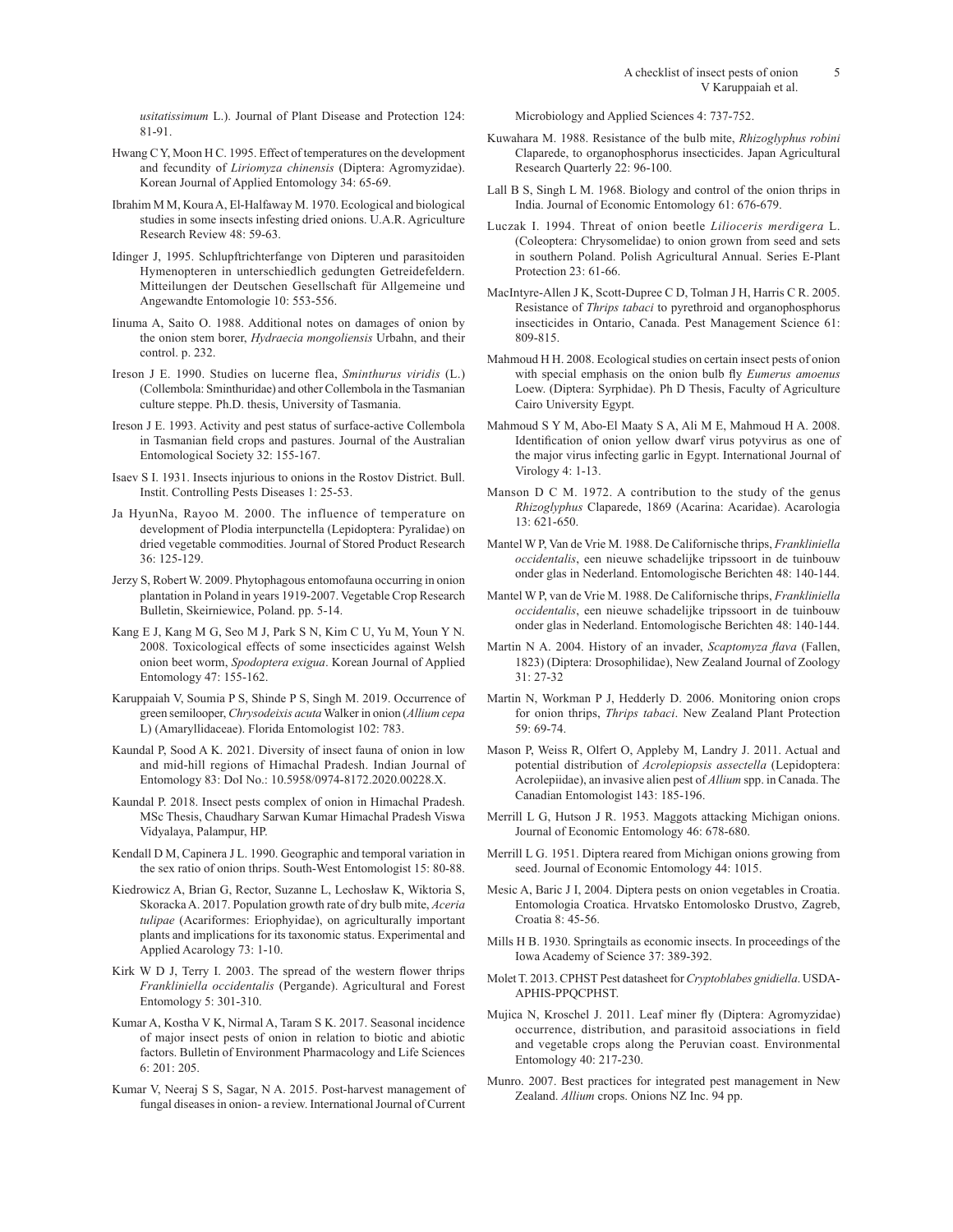- Murai T, Toda S. 2002. Variation of *Thrips tabaci* in colour and size. R Marullo, LA Mound (eds.), Thrips and tospoviruses: Proceedings. 7th International symposium on Thysanoptera. Australian National Insect Collection, Canberra, Australia. pp. 377-378.
- Nakao S, Chikamori C, Okajima S, Narai Y, Murai T. 2011. A new record of the tobacco thrips *Frankliniella fusca* (Hinds) (Thysanoptera: Thripidae) from Japan. Applied Entomology and Zoology 46: 131-134.
- Navia D, Graciela T, de Mendonca R S, Sagadin M. 2006. *Aceria tosichella* Keifer (Acari: Eriophyiidae) from wheat streak mosaic virus-infected wheat plants in Argentina. International Journal of Acarology 32: 189-193.
- Navia D, Ochoa R, Welbourn C, Ferragut F. 2010. Adventive eriophyoid mites: a global review of their impact, pathways, prevention and challenges. Experimental and Applied Acarology 51: 225-255.
- Olmstead D L, Shelton A M. 2012. Evaluation of insecticide chemistries against the leek moth (Lepidoptera: Acrolepiidae), a new pest in North America. Florida Entomologist 95: 1127-1131.
- Osmolowski G. 1980. Klucz do oznaczania szkodników na podstawie uszkodzeń roslin uprawnych. PWRiL, Warszawa. 755 pp.
- Ostovan H, Kamali K. 1995. New records of six species of astigmatic mites (Acari: Astigmata) infesting stored products in Iran. Journal of Agricultural Sciences- Islamic Azad University 1: 53-66.
- Park H H. 2015. Injury characteristics of *Allium* leaf miner, *Acrolepiopsis sapporensis* (Lepidoptera: Acrolepiidae) in Welsh onion and damage assessment according to larval density levels during summer. FAO, AGRIS 51: 383-388.
- Park J D, Goh H G. 1992. Control of the beet armyworm, *Spodoptera exigua* Hübner (Lepidoptera: Noctuidae), using synthetic sex pheromone I. Control by mass trapping in *Allium fistulosum* field. Korean Journal of Applied Entomology 31: 45-49.
- Passlow T. 1957. Control of *Thrips tabaci* Lind in onion crops in the Lockyer valley. Queensland Journal of Agricultural and Animal Sciences 14: 53-72.
- Piron P G M. 2010. Appearance of *Neotoxoptera formosana* (Homoptera: Aphididae) in the Netherlands. Entomologische Berichten 70: 10-12.
- Pobożniak M, Lesniak M, Chuda A, Adamus A. 2016. Field assessment of the susceptibility of onion cultivars to thrips attack-preliminary results. Polish Journal of Entomology 85: 121-133.
- Pont A C, Ackland D M. 1980. Family Anthomyiidae. Catalogue of the Diptera of the Afrotropical region. British Museum (Natural History), London, UK. pp. 715-718.
- Pont A C. 1974. A catalogue of the Diptera of the Americas south of the United States. Family Anthomyiidae. A catalogue of the Diptera of the Americas south of the United States. Family Anthomyiidae. Sao Paulo, Museu de Zoologia, Universidade de Sao Paulo, Brazil. pp. 21.
- Pozzer L, Bezerra I C, Kormelink R, Prins M, Peters D, Resende R de O, de Avila A C. 1999. Characterization of a tospovirus isolate of Iris yellow spot virus associated with a disease in onion fields in Brazil. Plant Disease 83: 345-350.
- Prasad N V V D, Sirisha K. 2009. Evaluation of insecticides and biopesticides for the management of *Spodoptera litura* in onion. Pestology 33: 45-48.
- Rabinowitch H D, Brewster J L. 1990. Onions and allied crops. Volume II: Agronomy biotic interactions. CRC Press, Broken Sound Parkway, NW. 332 pp.
- Rai S, Jotwani M G, Gupta R P. 1979. Occurrence of *Helicoverpa armigera* (Hubner) as a serious pest of onion (*Allium cepa* Linn.). Bulletin of Entomology (India) 20: 109-110.
- Rao S D V. 1998. Bio-ecology and management of ragi cutworm, *Spodoptera exigua* (Hübner) on onion. Ph D thesis. Acharya N. G. Ranga Agricultural University, Hyderabad, India.
- Reitz S R, Gao Y L, Lei Z R. 2011. Thrips: pests of concern to China and the United States. Agricultural Sciences in China 10: 867-892.
- Ronald F L M, Jayma L M K. 2007. *Liriomyza trifolii* (Burgess). Department of Entomology. Honolulu, Hawaii. http://www.extento. hawaii.edu/kbase/crop/Type/liriom\_t.htm. Accessed 4 August 2021.
- Rozkosny R, 1997. Anthomyiidae. In check list of Diptera (Insecta) of the Czech and Slovak Republics. Chvala M (ed.) Prague, Czech Republic, Karolinum, Charles University Press. pp. 90-92.
- Rubiya R, Murugan M, Shanthi M, Krishnamoorthi V, Vellaikumar S. 2019. Comparative feeding and digestive performance of four lepidopteran species of Larva on onion, *Allium cepa* var *aggregatum* L. as a host plant. International Journal of Current Microbiology and Applied Sciences 8: 1692-1702.
- Ruszkowska I. 1952. Observations of the biology of *Ceuthorrhynchus suturalis* Fabr. (Col.: Curculionidae). Annals University of Maria Skłodowska-Curie University, Lublin 14: 417-471.
- Sabra I M, Saleh H A, El Sappagh I A. 2011. Further studies on the main onion insect pests in store and their effect on yield loss in Fayoum, Governorate. Egyptian Journal of Agriculture Research 89: 1277-1285.
- Saito O. 1984. Life history of the onion stem borer, *Hydraecia mongoliensis* Urbahn in Hokkaido. Annual Report of the Society of Plant Protection of North Japan 35: 136-137.
- Sakimura K. 1937. The life and seasonal histories of *Thrips tabaci* Lind. in the vicinity of Tokyo, Japan. Oyo Dobuts Zasshi 9: 11-24.
- Sandhu G S. 1976. Record of bulb mite *Rhizoglyphus echinopus* (Fumouze and Robin) from stored onions in India. Science and Culture 42: 221-222.
- Sanjta S, Chauhan U. 2015. Survey of thrips (Thysanoptera) and their natural enemies in vegetables from mid-hills of Himachal Pradesh. The Ecosan 9: 713-715.
- Sarwar M. 2012. Frequency of Insect and mite fauna in chilies Capsicum annum L., onion *Allium cepa* L. and garlic, *Allium sativum* L. cultivated areas, and their integrated management. International Journal of Agronomy and Plant Production 3: 173-178.
- Sasakawa M, 1961. A study of the Japanese Agromyzidae (Diptera) part 2. Pacific Insects 3: 307-472.
- Satyagopal K, Sushil S N, Jeyakumar P, Shankar G, Sharma O P, Boina D, Sain S K, Asre R, Kapoor K S, Arya S, Kumar S, Patni C S, Chattopadhyay C, Pawar S A, Shukla A, Usha B, Basanagoud K, Mishra H P, Suresh D, Ekabote AY, Thakare A S, Halepyati M B, Patil, A G, Sreenivas N, Sathyanarayana S, Latha. 2014. AESA based IPM package for onion. pp.50.
- Saxena R C. 1975. Integrated approach for the control of *Thrips tabaci* Lind. Indian Journal of Agricultural Sciences 45: 434-436.
- Scott D B. 1964. The economic significance of Collembola in the Salinas valley of California. Journal of Economic Entomology 57: 297-298.
- Shannon M, Russell L G, Nault B A, Kennedy G G. 2008. Temperature and precipitation affect seasonal patterns of dispersing tobacco thrips, *Frankliniella fusca*, and onion thrips, *Thrips tabaci* (Thysanoptera: Thripidae) caught on sticky traps. Environmental Entomology 37: 79-86.
- Shelton A M, Becker R F, Andaloro J T. 1983. Varietal resistance to onion thrips (Thysanoptera: Thripidae) in processing cabbage. Journal of Economic Entomology 76: 85-86.
- Shiao S F. 2004. Morphological diagnosis of six *Liriomyza* species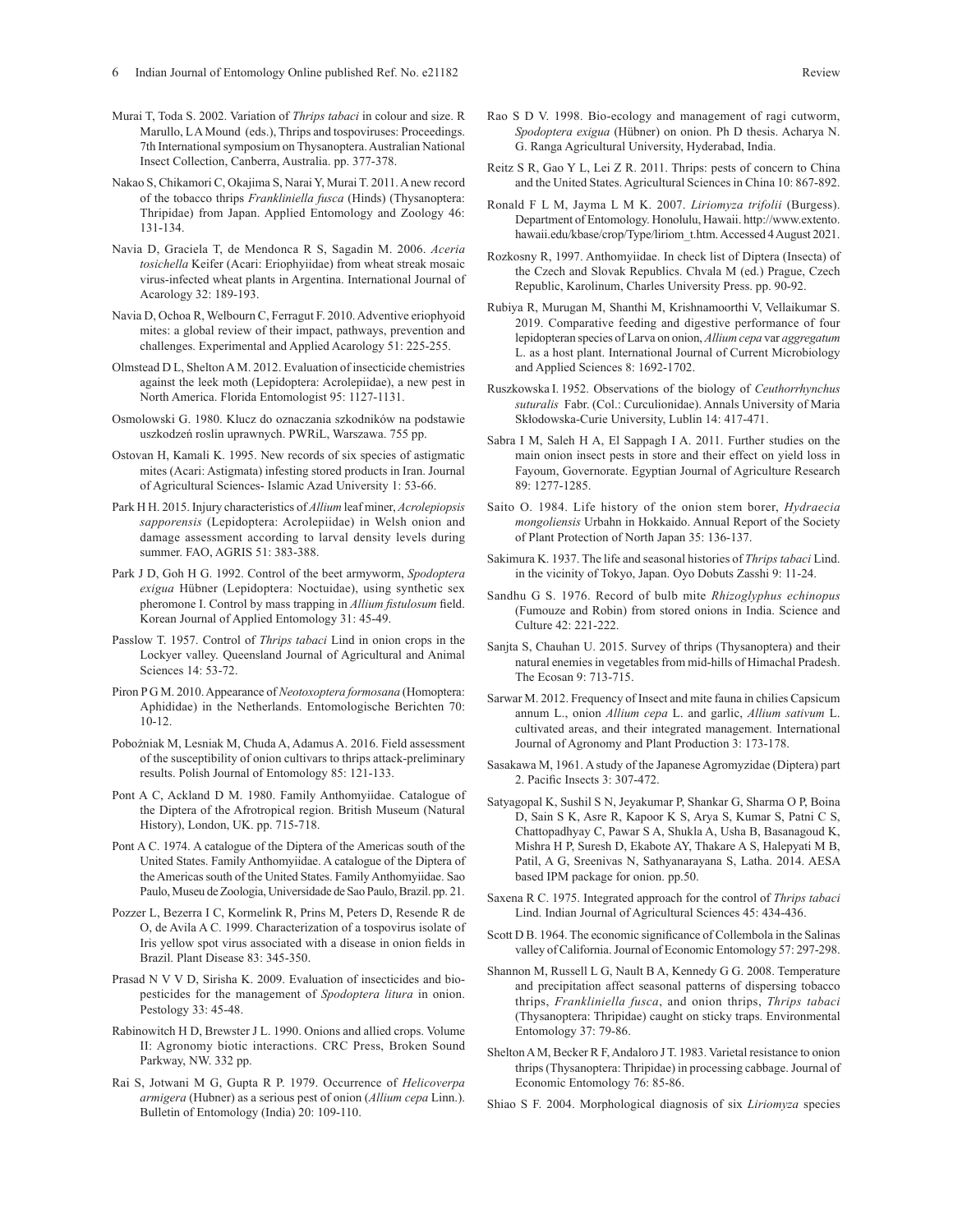(Diptera: Agromyzidae) of quarantine importance in Taiwan. Applied Entomology and Zoology 39: 27-39.

- Simoglou K B, Roditakis E, Martinez M, Roditakis and N E. 2008. First record of *Phytomyza gymnostoma* Loew (Diptera: Agromyzidae) a leaf mining pest of leeks in Greece. EPPO Bulletin 38: 507-509.
- Skoracka A, Kuczyński L, Szydło W, Brian R. 2013. The wheat curl mite Aceria tosichella (Acari: Eriophyidea) is a complex of cryptic lineages with divergent host ranges: evidence from molecular and plant bioassay data. Biological Journal of the Linnean Society 109: 165-180.
- Soumia P S, Karuppaiah V, Mahajan V, Singh M. 2020. Beet Armyworm *Spodoptera exigua*: Emerging threat to onion production. National Academy Science Letters DOI: 10.1007/s40009-020-00892-5
- Specht A, Andres O Angulo, Tania S, Olivares, Fronza E, Vânia F, Roque-Specht, Valduga E, Albrecht F, Poletto G, Neiva M Barros. 2013. Life cycle of *Agrotis malefida* (Lepidoptera: Noctuidae): A diapausing cutworm. Zoologia 30: 371-378.
- Spencer K A. 1973. Agromyzidae (Diptera) of economic importance. Series Entomologica 9. Dr W Junk, The Hague. 418pp.
- Spencer K A. 1976. The Agromyzidae (Diptera) of Fennoscandia and Denmark. Fauna Entomologica Scandinavica 5: 1-606.
- Srinivas P S, Lawande K E. 2004. Red spider mite, *Tetranychus cinnabarinus*) was observed on garlic and onion plants grown in cages during the rabi. Insect Environment 10: 79-80.
- Srinivas P S, Singh R P, Lawande K E. 2007. Integrated pest and disease management in onion and garlic. Technical Bulletin No.17. Directorate of Onion and Garlic Research, Rajgurunagar, Pune, Maharashtra. 34 pp.
- Stegmaier C E. 1966. Host plants and parasites of *Liriomyza trifolii* in Florida (Diptera: Agromyzidae). Florida Entomologist 49: 75-80.
- Sulvai F, Chaúque B J M, Macuvele D L P. 2016. Intercropping of lettuce and onion controls caterpillar thread, *Agrotis ípsilon* major insect pest of lettuce. Chemical Biological Technologies in Agriculture 3: 28.
- Szwejda J, Wrzodak R. 2009. Phytophagous entomofauna occurring on onion plantations in Poland in years 1919-2007.Vegetable Crops Research Bulletin 71: 5-14.
- Toda S, Morishita M. 2009. Identification of three point mutations on the sodium channel gene in pyrethroid-resistant *Thrips tabaci* (Thysanoptera: Thripidae). Journal of Economic Entomology 102: 2296-3000.
- Tommasini M G. 2003. Evaluation of *Orius* species for biological control of *Frankliniella occidentalis* (Pergande) (Thysanoptera: Thripidae). PhD dissertation, Wageningen University, Netherlands.
- Ueno T. 2006. Current status of insect pests attacking green bunching onion in central and southern Vietnam. Journal of the Faculty of Agriculture, Kyushu University 51: 275-283.
- Ueno T. 2015. Beet Armyworm *Spodoptera exigua* (Lepidoptera: Noctuidae): a major pest of welsh onion in Vietnam. Journal of Agriculture and Environmental Sciences 4: 181-185.
- USDA APHIS. 2016. New Pest Advisory Group (NPAG) Report. *Phytomyza gymnostoma* Loew: onion leaf miner. pp. 1-7.
- USDA. 1932. Insect Pest Survey. *Feltia gladiaria* Morr was scarce on onions at Kosciusko, Miss. The clay backed cutworm occasioned serious injury in central and Northern Illinois 13: 145.
- Velasquez Z L D. 1988. Ciclo biologico de *Copitarsia turbata* (Lep.: Noctuidae) sobre cebolla, en Arequipa. Review of Peru Entomology 30: 108-110.
- Venette R C, Gould J R. 2006. A pest risk assessment for *Copitarsia* spp. Insects associated with importation of commodities into the United States. Euphytica 148: 165-183.
- Venkatesh D, David P M M. 2001. Some observations on the fig moth, *Cadra cautella* (Wlk.) infesting onions in storage. Entomon 26: 323-326.
- Verma S C. 2011. Record of cigarette beetle *Lasioderma serricorne* F (Coleoptera: Anobiidae) on onion seeds. International Journal of Farm Sciences 1: 59-60.
- Wagan T A, Hua H X, He Y P, Wagan S A, Baloch S K. 2014. Seasonal incidence of insect pest and natural enemies on onion agroecosystem at Tandojam, Pakistan. Journal of Biology, Agriculture and Healthcare 4: 205-212.
- Wakamura S, Takai M, Kozai S, Inoue H, Yamashita I, Kawahara S, Kawamura M. 1989. Control of the beet armyworm, *Spodoptera exigua* (Hübner) (Lepidoptera: Noctuidae), using synthetic sex pheromone I. Effect of communication disruption in Welsh onion fields. Applied Entomology and Zoology 24: 387-397.
- Wang J Z, QianXiang R. 2004. The trials of 48% Lorsban EC to *Bradysia odoriphaga* and *Delia antiqua* on garlic fields. China Vegetables 4: 38-39.
- Weintraub P G, Scheffer S J, Visser D, Valladares G, Soares Correa A, Shepard B M, Rauf A, Murphy S T, Mujica N, MacVean C, Kroschel J, Kishinevsky M, Joshi R C, Johansen N S, Hallett R H, Civelek H S, Chen B, Metzler H B. 2017. The invasive *Liriomyza huidobrensis* (Diptera: Agromyzidae): understanding its pest status and management globally. Journal of Insect Science 17: 28.
- Whelan D B. 1935. A key to the Nebraska cutworms and armyworms that attack corn. The description, distribution, seasonal abundance, habits, and food plants of the clay-backed cutworm, *Feltia gladiaria* Morrison, are discussed. Host plants include corn, clover, tobacco, potato, tomato, sweet potato, bean, onion, raspberry, oats, grass, aster, goldenrod, and pansy. Nebraska Agricultural Experimental Station Research Bulletin 81: 1-27.
- Wilcox J. 1926. The Lesser bulb fly, Eumerus strigatus Fallen, in Oregon. Journal of Economic Entomology 19: 762-772.
- Yang J K, Zhang X M. 1985. Notes on the fragrant onion gnats with descriptions of two new species of *Bradysia odoriphaga* (Diptera: Sciaridae). Journal of China Agriculture University 10: 153-158.
- Zaazou H, El Deeb A, Hammad S M, El-Kady E A. 1960. The dried-fruit beetle: *Carpophilus hemipterus* L. (Coleoptera: Nitidulidae) and its occurrence in Egyptian onions from March, 1953 until April, 1954. Alexandria Journal of Agricultural Research 8: 105-24.
- Zheng S J, Henken B, Wietsma W, Sofiari E, Jacobsen E, Krens F A, Kik C. 2000. Development of bio-assays and screening for resistance to beet armyworm (*Spodoptera exigua* Hübner) in *Allium cepa* L. and its wild relatives. Euphytica 114: 77-85.

(Manuscript Received: August, 2021; Revised: December, 2021; Accepted: December, 2021; Online Published: March, 2022) Online published (Preview) in www.entosocindia.org Ref. No. e21182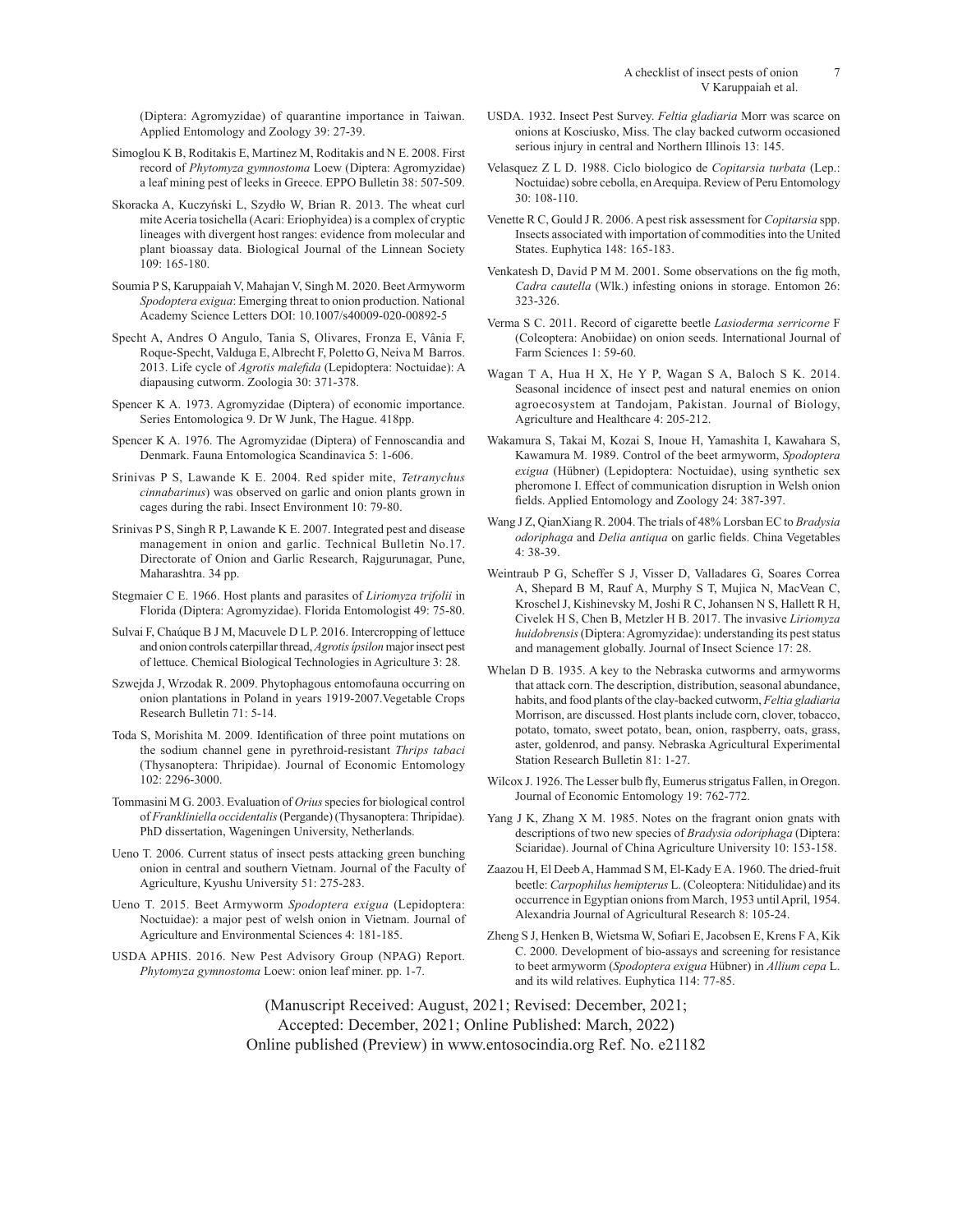| S. No.         | Order/Family/Common Name/<br>Scientific Name                              | Distribution | Nature of<br>feeding | Damaging<br>stage  | Reference                                                                                  |
|----------------|---------------------------------------------------------------------------|--------------|----------------------|--------------------|--------------------------------------------------------------------------------------------|
|                | Coleoptera                                                                |              |                      |                    |                                                                                            |
|                | Chrysomelidae                                                             |              |                      |                    |                                                                                            |
| 1              | Onion beetle, Lilioceris<br>merdigera (L., 1758)                          | Poland, Iran | Seedlings            | Larva / grub       | Luczak (1994); Szwejda and<br>Wrzodak (2009)                                               |
| 2              | Flea beetle Altica sp<br>Curculionidae                                    | India        | Leaf                 | Larva / grub       | Kaundal and Sood (2021)                                                                    |
| 3              | Weevil, Ceuthorrhynchus<br>jakovlevi Schultze, 1902                       | Poland       | Seedlings            | Larva / grub       | Ruszkowska (1952); Osmolowski<br>(1980); Szwejda and Wrzodak<br>(2009)                     |
| $\overline{4}$ | Ceuthorrhynchus suturalis F.,<br>1775                                     | Poland       | Seedlings            | Larva / grub       | Jerzy and Robert (2009)                                                                    |
|                | Dermestidae                                                               |              |                      |                    |                                                                                            |
| 5              | Anthrenus jordanicus Pic, 1934                                            | India        | Bulb                 | Grub and<br>Adult  | Chandel et al. (2016)                                                                      |
| 6              | Anthrenus ocenicus Fauvel, 1903                                           | India        | Bulb                 | Grub and<br>Adult  | Chandel et al. (2016)                                                                      |
|                | Elateridae                                                                |              |                      |                    |                                                                                            |
| 7              | Wireworm, Agriotes lineatus<br>(L., 1767)                                 | Poland       | Seedlings            | Larva / grub       | Szwejda and Wrzodak (2009)                                                                 |
| 8              | Wheat wireworm, Agriotes<br>mancus (Say, 1823)                            | <b>USA</b>   | Root                 | Grub and<br>Adult  | Chittenden (1913)                                                                          |
| 9              | Wireworm, Anthos sp                                                       | Poland       | Seedlings            | Larva / grub       | Szwejda and Wrzodak (2009)                                                                 |
|                | Nitidulidae                                                               |              |                      |                    |                                                                                            |
| 10             | Dried fruit beetle, Carpophilus<br>hemipterus $(L., 1758)$                | Egypt        | Bulb                 | Nymph and<br>adult | Zaazou et al. (1960); Sabra et al.<br>(2011); Ibrahim et al. (1970);<br>Abu-Hashish (1998) |
| 11             | Dried fruit beetle,<br>Carpophilus immaculatus Lucas,<br>1849             | Egypt        | Bulb                 | Nymph and<br>adult | Sabra et al. (2011)                                                                        |
| 12             | Dried fruit beetle, Carpophilus<br>obsolutus Erichson, 1843<br>Anobiidae  | India, Egypt | Bulb                 | Nymph and<br>adult | Gupta et al. (1991)                                                                        |
| 13             | Cigarette beetle, Lasioderma<br>serricorne (F., 1972)                     | Egypt        | Bulb, Seed           | Nymph and<br>adult | Dimetry et al. (1978); Verma<br>(2011)                                                     |
|                | Scarabaeidae                                                              |              |                      |                    |                                                                                            |
| 14             | Cockchafer, Melolontha<br>melolontha $(L., 1758)$                         | Poland       | Seedlings            | Larva / grub       | Szwejda and Wrzodak (2009)                                                                 |
| 15             | Cockchafer, Melolontha<br>hippocastani F., 1801                           | Poland       | Seedlings            | Larva / grub       | Szwejda and Wrzodak (2009)                                                                 |
| 16             | Cockchafer, Melolontha<br>furicicauda Ancey                               | India        | Seedlings            | Larva / grub       | Kaundal (2018)                                                                             |
| 17             | Phyllophaga sp                                                            | <b>USA</b>   | Seedlings            | Larva / grub       | Hall et al. (2011)                                                                         |
| $18\,$         | Hairy beetle, Tropinota<br>squalidae (Scopoli, 1783)<br><b>Dynastidae</b> | Egypt        | Leaf/<br>Flower      | Adult              | Elbolok et al. (1990)                                                                      |
| 19             | Potato scrabid, Pentodon<br>bispinosus Kust, 1852                         | Egypt        | Leaf                 | Adult              | Elbolok et al. (1990)                                                                      |
|                | Meloidae                                                                  |              |                      |                    |                                                                                            |
| 20             | Nuttall blister beetle, Lytta<br>nuttalli Say, 1824<br>Collembola         | <b>US</b>    | Leaf                 | Adults             | Capinera (2001)                                                                            |
|                | Onychiuridae                                                              |              |                      |                    |                                                                                            |
| 21             | Springtails, Onychirus armatus<br>(Tulberg, 1869)                         | Tasmania     | Root                 | Nymph and<br>adult | Ireson (1990); Ireson (1993)                                                               |

# Table 1. Checklist of insect pests of onion

*(contd.)*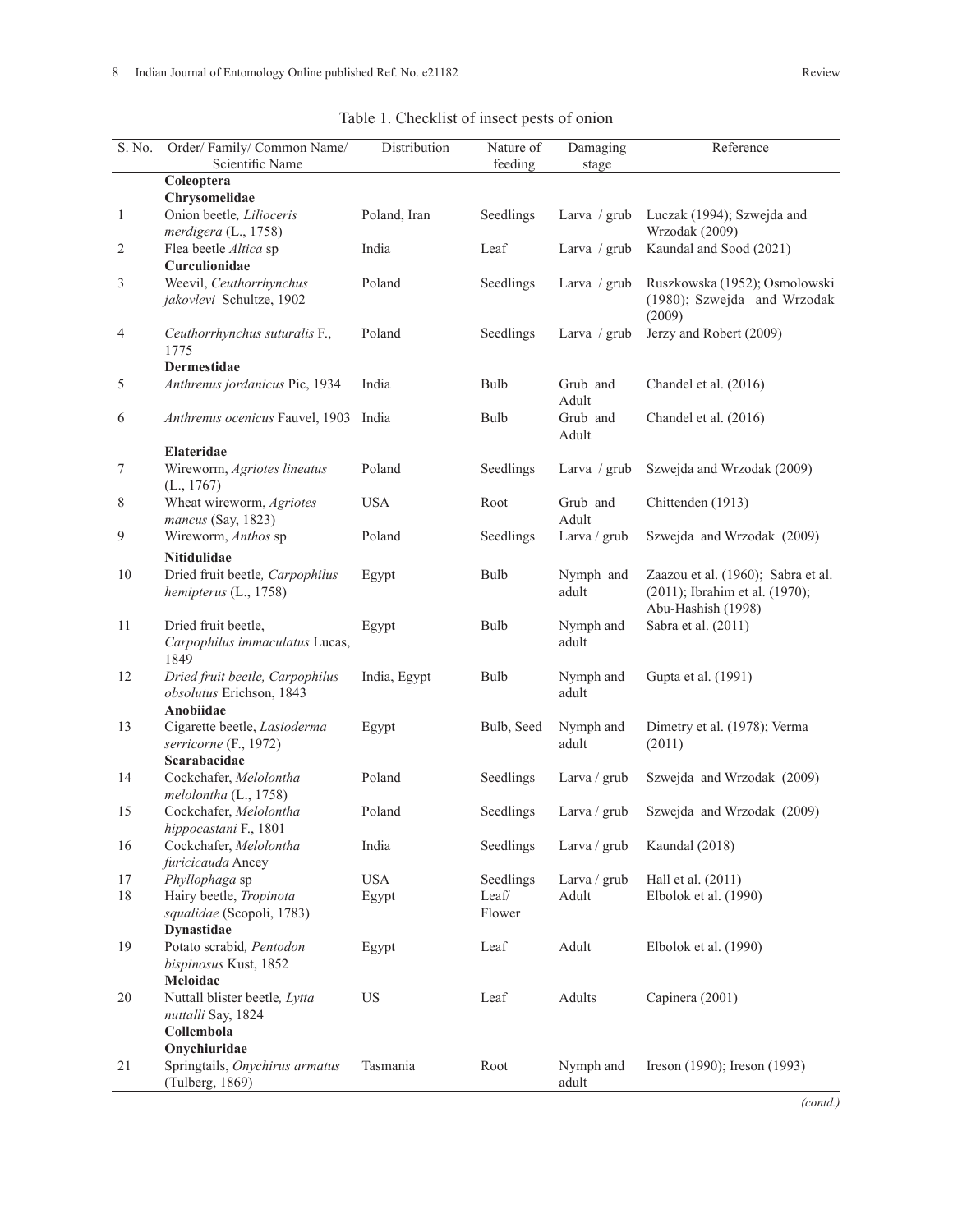| $\overline{22}$ | Springtails, Onychirus fimatarius<br>Stach, 1934                                       | Tasmania                                                                                                                                   | Root                     | Nymph and<br>adult | Ireson $(1990)$                                                                                                                              |
|-----------------|----------------------------------------------------------------------------------------|--------------------------------------------------------------------------------------------------------------------------------------------|--------------------------|--------------------|----------------------------------------------------------------------------------------------------------------------------------------------|
| 23              | Springtails, Onychirus ambulans<br>(L., 1758)<br>Entomobryidae                         | Tasmania                                                                                                                                   | Root                     | Nymph and<br>adult | Ireson $(1990)$                                                                                                                              |
| 24              | Springtails, Entomobrya<br>unostrigata Stach, 1930<br>Bourletiellidae                  | <b>USA</b>                                                                                                                                 | Root                     | Nymph and<br>adult | Scott (1964)                                                                                                                                 |
| 25              | Garden springe tails, Bourletiella Tasmania<br>hortensis (Fitch, 1863)<br>Sminthuridae |                                                                                                                                            | Root                     | Nymph and<br>adult | Ireson (1990); Mills (1930)                                                                                                                  |
| 26              | Garden springtails, Siminithurus<br>viridis (L., 1758)                                 | New Zealand                                                                                                                                | Root                     | Nymph and<br>adult | Munro (2007)                                                                                                                                 |
|                 | Dermaptera<br>Furficulidae                                                             |                                                                                                                                            |                          |                    |                                                                                                                                              |
| 27              | Ringlegged earwig, Euborellia<br>annulipes (Lucas, 1847)<br><b>Diptera</b>             | India                                                                                                                                      | Bulb,<br>Seedlings       | Nymph and<br>adult | Hill (1983); Chandel et al. (2016)                                                                                                           |
| 28              | Agromyzidae<br>Allium leaf miner, Phytomyza<br>gymnostoma Loew, 1858                   | UK, Denmark,<br><b>USA</b>                                                                                                                 | Leaf                     | Larva              | Coman and Rosca (2011);<br>Spencer (1976); Simoglou et al.<br>(2008); Collin and Loe (2005);<br>USDA (2016); Barringer et al.<br>(2018)      |
| 29              | Vegetable leaf miner, Liriomyza<br>huidobrensis (Blanchard, 1926)                      | Chile, Peru, China, Leaf<br>Columbia, Costa<br>Rica, Germany,<br>Guatemala,<br>Indonesia, Kenya,<br>Philippines, Spain,<br>Taiwan, Vietnam |                          | Larva              | Mujica et al. (2011); Weintraub<br>et al. (2017); Andersen et al.<br>(2008)                                                                  |
| 30              | Vegetable leaf miner, Liriomyza<br>sativae Blanchard, 1938                             | Hawaii, North<br>America, Vietnam                                                                                                          | Leaf                     | Larva              | Carolina and Johnson (1992);<br>Andersen et al. (2008); Chen<br>et.al (2003)                                                                 |
| 31              | American serpentine leaf miner,<br>Liriomyza trifolii (Burgess,<br>1880)               | Philippines,<br>Hawaii, Vietnam                                                                                                            | Leaf                     | Larva              | Stegmaier (1966); Arida et<br>al. (2013); Ronald and Jayma<br>(2007); Andersen et al. (2008)                                                 |
| 32              | Liriomyza chinensis (Kato,<br>1949)                                                    | China, Japan,<br>Malaysia,<br>Singapore,<br>Thailand, Korea<br>Vietnam and<br>Taiwan                                                       | Leaf                     | Larva              | Spencer, (1973); Chen et al.<br>(2003); Hwang and Moon<br>(1995); Andersen et al. (2002);<br>Shiao (2004); Uneo (2006); Chen<br>et.al (2003) |
| 33              | Pea leaf miner, Chromatomyia<br>horticola Goureau, 1851                                | Poland, Croatia,<br>India, Vientnam                                                                                                        | Leaf                     | Larva              | Gupta et al. (1985); Szwezda<br>and Wrzodac (2009); Mesic<br>and Barcic (2004); Andersen et<br>al. (2008); Kaundal and Sood<br>(2021)        |
| 34              | Onion leaf miner, Liriomyza<br>cepae (Hering, 1927)                                    | Europe, Malaya,<br>China, Japan                                                                                                            | Leaf                     | Larva              | Sasakawa (1961)                                                                                                                              |
| 35              | Turnip leaf miner, Scaptomyza<br>flava Fallen, 1823<br>Anthomyiidae                    | New Zealand                                                                                                                                | Leaf                     | Larva              | Martin (2004)                                                                                                                                |
| 36              | Onion fly, Delia antiqua<br>(Meigen, 1826)                                             | Asia, Africa,<br>North and South<br>America, Europe                                                                                        | Bulb,<br>Pseudo-<br>stem | Maggot             | Wang and Xiang $(2004)$ ;<br>Rozkosny (1997); Griffiths<br>(1993); Pont (1974); Henning<br>(1974)                                            |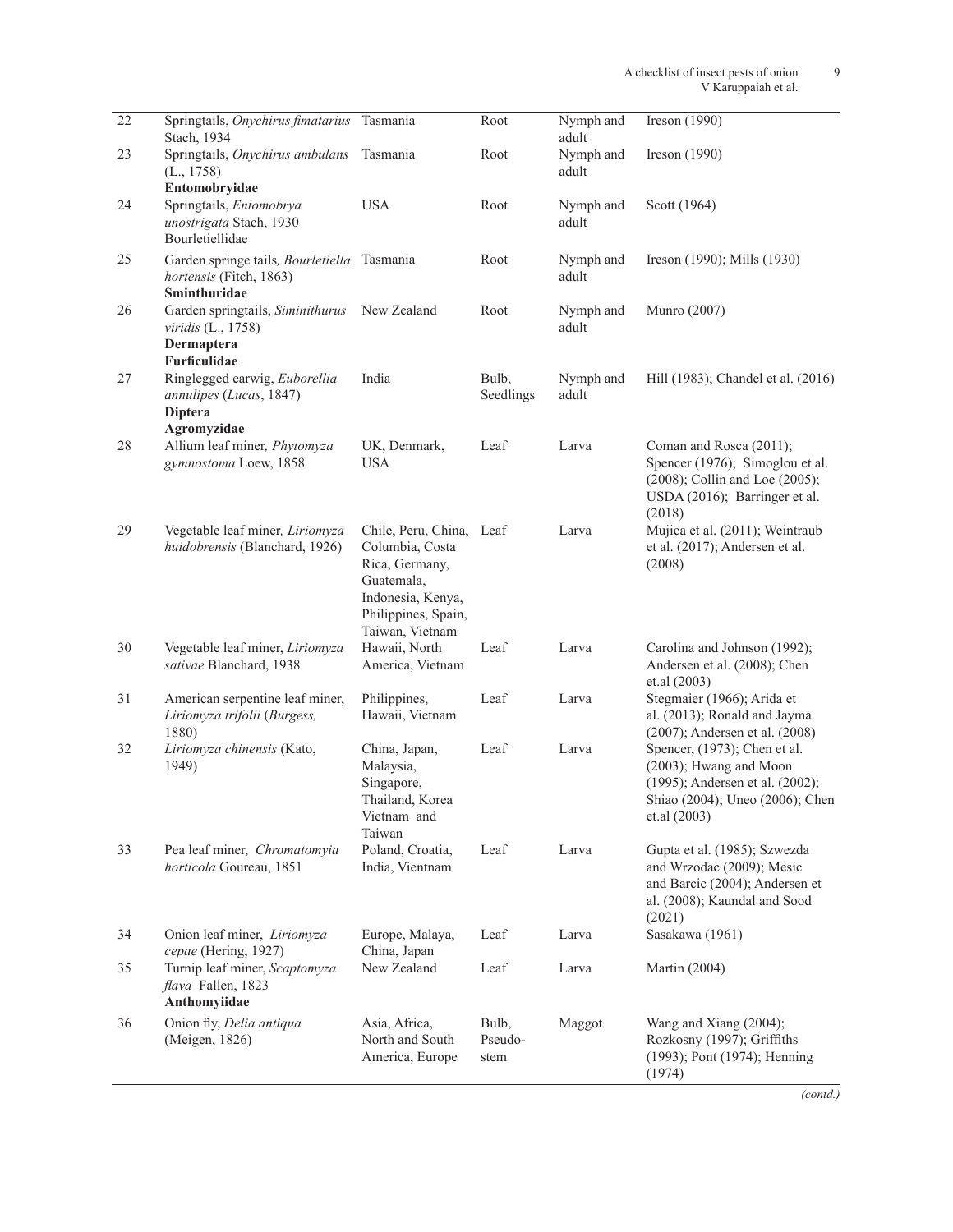| $\overline{37}$ | Been fly, Delia platura (Meigen,<br>1826)                                           | Australia<br>Europe north and<br>South America,<br>North Africa,<br>Japan, India,<br>New Zealand  | Bulb,<br>Pseudo-<br>stem | Maggot | Ellis and Scatcherd (2007);<br>Hamilton and Toffolon (1986);<br>CIE (1985); Chaudhary et al.<br>(1987); Idinger (1995); Pont and<br>Ackland (1980); Pont (1974);<br>Munro (2007) |
|-----------------|-------------------------------------------------------------------------------------|---------------------------------------------------------------------------------------------------|--------------------------|--------|----------------------------------------------------------------------------------------------------------------------------------------------------------------------------------|
| 38              | Been fly, Delia florilega<br>(Zetterstedt, 1845)                                    | Australia; Europe<br>North and South<br>America, North<br>Africa, Japan,<br>India, New<br>Zealand | Bulb,<br>Pseudo-<br>stem | Maggot | Ellis and Scatcherd (2007)                                                                                                                                                       |
| 39              | Onion maggot, Delia alliria<br>Fonseca, 1965                                        | Egypt                                                                                             | Bulb                     | Maggot | Elbolok et al. (1990); Awadalla<br>et al. (2011)                                                                                                                                 |
| 40              | Root maggot, Pegomya<br>cepetorum Meade, 1883                                       | <b>USA</b>                                                                                        | Bulb                     | Maggot | Chittenden (1913)                                                                                                                                                                |
| 41              | Seed corn maggot, Pegomya<br>fusciceps (Zetterstedt, 1845)<br><b>Drosophilidae</b>  | <b>USA</b>                                                                                        | Roots/<br><b>Stalks</b>  | Maggot | Chittenden (1913)                                                                                                                                                                |
| 42              | Fruit fly, Drosophila busckii<br>Conquillett, 1901                                  | <b>USA</b>                                                                                        | Bulb                     | Larva  | Merrill and Hutson (1953)                                                                                                                                                        |
| 43              | Leaf mining fly, Scaptomyza<br>flava Fallen (1823)<br>Ephydridae                    | New Zealand                                                                                       | Leaf                     | Larva  | Munro (2007)                                                                                                                                                                     |
| 44              | Rice leaf miner, Hydrellia<br>griseola (Fallen, 1823)<br>Fanniidae                  | Florida, (USA);<br><b>USSR</b>                                                                    | Leaf                     | Larva  | Hesler (1995); Isaev (1931)                                                                                                                                                      |
| 45              | Lesser housefly, Fannia<br>canicularis (L., 1761)                                   | Poland, USA                                                                                       | Bulb                     | Larva  | Szwejda and Wrzodak (2009);<br>Merrill and Hutson (1953)                                                                                                                         |
| 46              | Latrine fly, Fannia scalaris (F.,<br>1794)                                          |                                                                                                   |                          |        |                                                                                                                                                                                  |
| 47              | Fannia leucosticta (Meigen,<br>1838)                                                |                                                                                                   |                          |        |                                                                                                                                                                                  |
| 48              | Fannia manicata (Meigen,<br>1826)<br>Heleomyzidae                                   |                                                                                                   |                          |        |                                                                                                                                                                                  |
| 49              | Garlic fly, Suillia lurida Meigen, Poland, Iran<br>1830<br>Ortalidae                |                                                                                                   | Bulb                     | Larva  | Szwejda and Wrzodak (2009)                                                                                                                                                       |
| 50              | Barred winged onion<br>fly, Chatopsis anea<br>(Wiedemman, 1830)<br><b>Ulidiidae</b> | USA, Canada                                                                                       | Root                     | Maggot | Chittenden (1913)                                                                                                                                                                |
| 51              | Black onion fly, Tritoxa flexa<br>(Wiedemman, 1830)                                 | USA, India                                                                                        | Root                     | Maggot | Chittenden (1913); Chandel et<br>al. $(2016)$                                                                                                                                    |
| 52              | Picture winged fly, Chaetopsis<br>massyla (Walker, 1849)<br>Muscidae                | Canada                                                                                            | Bulb                     | Larva  | Merrill (1951)                                                                                                                                                                   |
| 53              | Pepper fruit fly, Atherigona<br>orientalis Schiner, 1868                            | Egypt, India                                                                                      | Bulb                     | Maggot | Mahmoud (2008); Gupta et al.<br>(1991); Sabra et al. (2011);                                                                                                                     |
| 54              | False stable fly, Muscina levida<br>(Harris, 1780)                                  | Brazil, Poland,<br><b>USA</b>                                                                     | Rotten bulb              | Maggot | Merrill and Hutson (1953);<br>Szwejda and Wrzodak (2009)                                                                                                                         |
| 55              | Fly, Muscina assimilis Fallen,<br>1823                                              | Poland, USA                                                                                       | Bulb                     | Maggot | Carvalho et al. (2005); Merrill<br>and Hutson (1953); Szwejda and<br>Wrzodak (2009)                                                                                              |
| 56              | Fly, Muscina stabulans Fallen,<br>1817                                              | Poland, USA                                                                                       | Bulb                     | Maggot | Carvalho et al. (2005); Merrill<br>and Hutson (1953); Szwejda and<br>Wrzodak (2009)                                                                                              |

*(contd.)*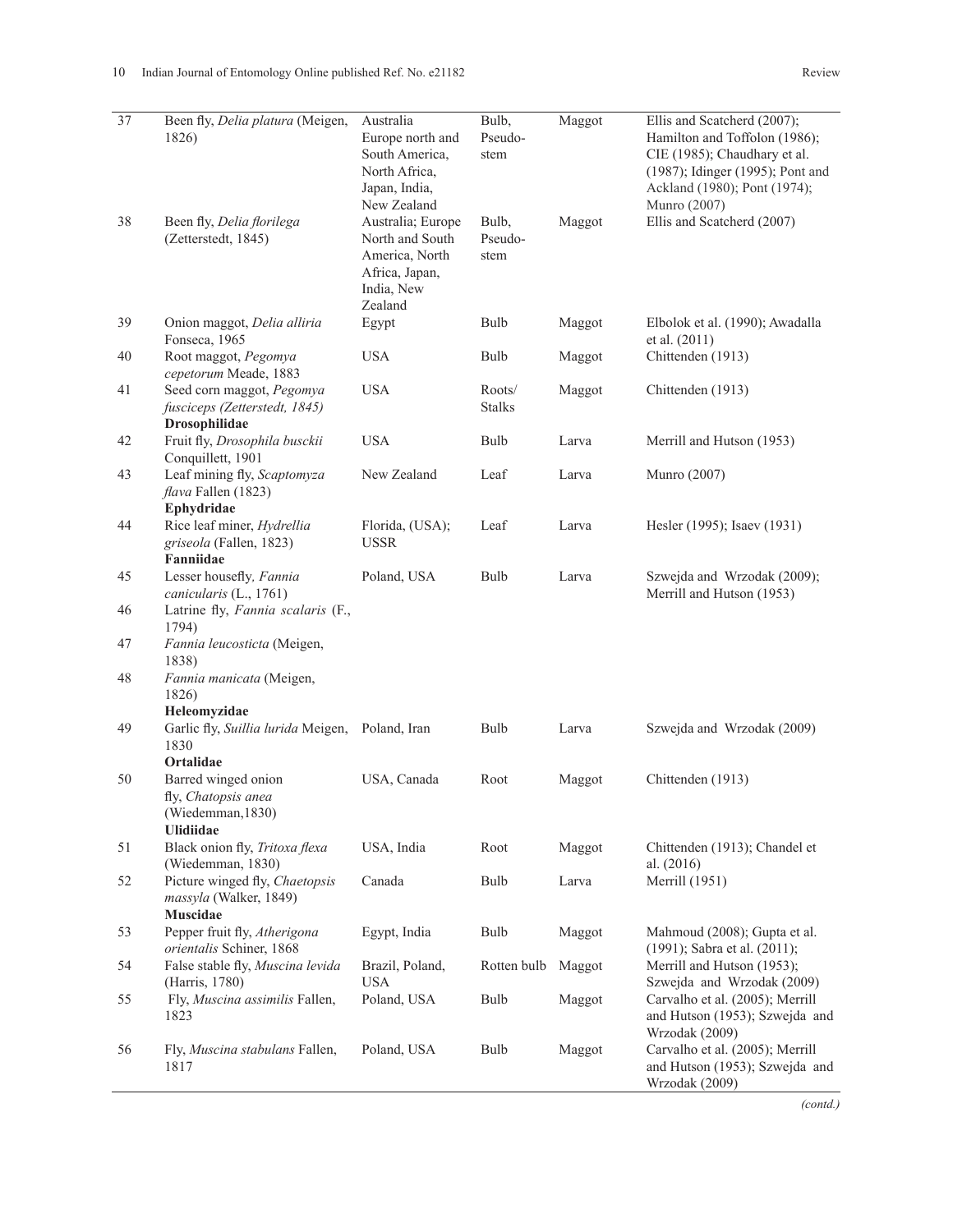|    | Sciaridae                                                                           |                                                                        |                                |                     |                                                                                                       |
|----|-------------------------------------------------------------------------------------|------------------------------------------------------------------------|--------------------------------|---------------------|-------------------------------------------------------------------------------------------------------|
| 57 | Dark winged fungus gnat,<br>Bradysia odoriphaga Yang and<br>Zhang, 1985             | China                                                                  | Root, Bulb,<br>Pseudo-<br>stem | Larva               | Yang and Zhang (1985);<br>Arimoto et al. (2018)                                                       |
|    | Syrphidae                                                                           |                                                                        |                                |                     |                                                                                                       |
| 58 | Onion bulb fly, Eumerus<br>amoenus Loew, 1848                                       | Egypt                                                                  | Bulb                           | Maggot              | El-Sherif and Mahmoud (2008);<br>Haydar and El-Sherif (1987);<br>Sabra et al. (2011)                  |
| 59 | Lesser bulb fly, Eumerus<br>strigatus (Fallen, 1817)                                | United States,<br>New Zealand,<br>England; Poland,<br>Australia, Egypt | Bulb                           | Maggot              | Collin (1920); Braodbet (1925);<br>Wilcox (1926); Doane (1983);<br>Hodson (1927); Bankowska<br>(1980) |
| 60 | Lesser bulb fly, Eumerus<br>tuberculatus Rondani, 1857                              | England, Poland,<br>Florida (USA)                                      | Bulb                           | Maggot              | Collin (1920); Bankowska<br>(1980)                                                                    |
| 61 | Lesser bulb fly, Eumerus<br>narcissi Smith, 1928                                    | Florida (USA),<br>Oregon, UK                                           | Bulb                           | Maggot              | Wilcox (1926); Hodson (1932)                                                                          |
| 62 | Onion bulb fly, Eumerus vestitus<br>Bez                                             | Egypt                                                                  | Bulb                           | Maggot              | Elbolok et al. (1990)                                                                                 |
| 63 | Onion bulb fly, Syrrita spinigera<br>Lw                                             | Egypt                                                                  | Leaf                           | Adult               | Elbolok et al. (1990)                                                                                 |
|    | Hemiptera<br>Aphididae                                                              |                                                                        |                                |                     |                                                                                                       |
| 64 | Shallot aphid, Myzus<br>ascalonicus Doncaster, 1946                                 | Europe, New<br>Zealand                                                 | Leaf                           | Nymph and<br>adult  | Munro (2007)                                                                                          |
| 65 | Mustard aphid, Lipaphis erysimi<br>(Kaltenbach, 1843)                               | Europe; Barbados                                                       | Leaf                           | Nymph and<br>adult  | Hill (1983); Braithwaite (1983)                                                                       |
| 66 | Shallot aphid, Myzus persicae<br>(Sulzer, 1776)                                     | Europe                                                                 | Leaf                           | Nymph and<br>adult  | Hill (1983)                                                                                           |
| 67 | Black onion aphid, Neotoxoptera<br>formosana (Takahashi, 1921)                      | Europe, Japan,<br>New Zealand                                          | Leaf                           | Nymph and<br>adult  | Hori (2007); Piron (2010);<br>Munro (2007)                                                            |
| 68 | Violet aphid, Neotoxoptera<br>violae (Pergande, 1900)                               | Italy, Netherland,<br>France                                           | Leaf                           | Nymphs and<br>adult | Barbagallo and Ciampolini<br>$(2000)$ ; Piron $(2010)$                                                |
| 69 | Marigold aphid, Neotoxoptera<br>oliveri (Essig, 1935)                               | New Zealand                                                            | Leaf                           | Nymphs and<br>adult | Munro (2007)                                                                                          |
| 70 | Cotton aphid, Aphis gossypii<br>Glover, 1877                                        | Egypt                                                                  | Leaf                           | Nymph and<br>adult  | Awadalla et al. (2017)                                                                                |
| 71 | Foxglove aphid, Aulacorthum<br>solani (Kaltenbach, 1843)<br>Aleyrodidae             | Europe                                                                 | Leaf                           | Nymph and<br>adult  | Hill (1983)                                                                                           |
| 72 | Cotton and tomato white fly,<br>Bemisia tabaci (Gennadius,<br>1889)<br>Cicadellidae | Egypt                                                                  | Leaf                           | Nymph and<br>adult  | Elbolok et al. (1990)                                                                                 |
| 73 | Leaf hopper, Empoasca                                                               | Egypt                                                                  | Leaf                           | Nymph and           | Elbolok et al. (1990)                                                                                 |
| 74 | decipines Paoli, 1930<br>Leaf hopper, Balclutha hortensis                           | Egypt                                                                  | Leaf                           | adult<br>Nymph and  | Elbolok et al. (1990)                                                                                 |
|    | Lindberg, 1954                                                                      |                                                                        |                                | adult               |                                                                                                       |
| 75 | Jassid, Amrasca biguttula<br>biguttula Ishida, 1912                                 | India                                                                  | Leaf                           | Nymph and<br>adult  | Gupta et al. (2016); Kumar et al.<br>(2017)                                                           |
| 76 | Ash leaf hopper, Macrosteles<br>fascifrons (Stal, 1858)<br>Delphacidae              | India                                                                  | Leaf                           | Nymph and<br>adult  | Chandel et al. (2016)                                                                                 |
| 77 | Plant hopper, Sogatella vibix<br>(Haupt, 1927)                                      | Egypt                                                                  | Leaf                           | Nymph and<br>adult  | Elbolok et al. (1990)                                                                                 |
| 78 | Pentatomidae<br>Southern green stink bug,                                           | Egypt                                                                  | Leaf                           | Nymph and           | Elbolok et al. (1990)                                                                                 |
|    | Nezara viridula (L., 1758)                                                          |                                                                        |                                | adult               |                                                                                                       |
| 79 | Shield bug, Carpocoris<br>fuscipinus Boh, 1851                                      | Poland                                                                 | Leaf                           |                     | Jerzy and Robert (2019)                                                                               |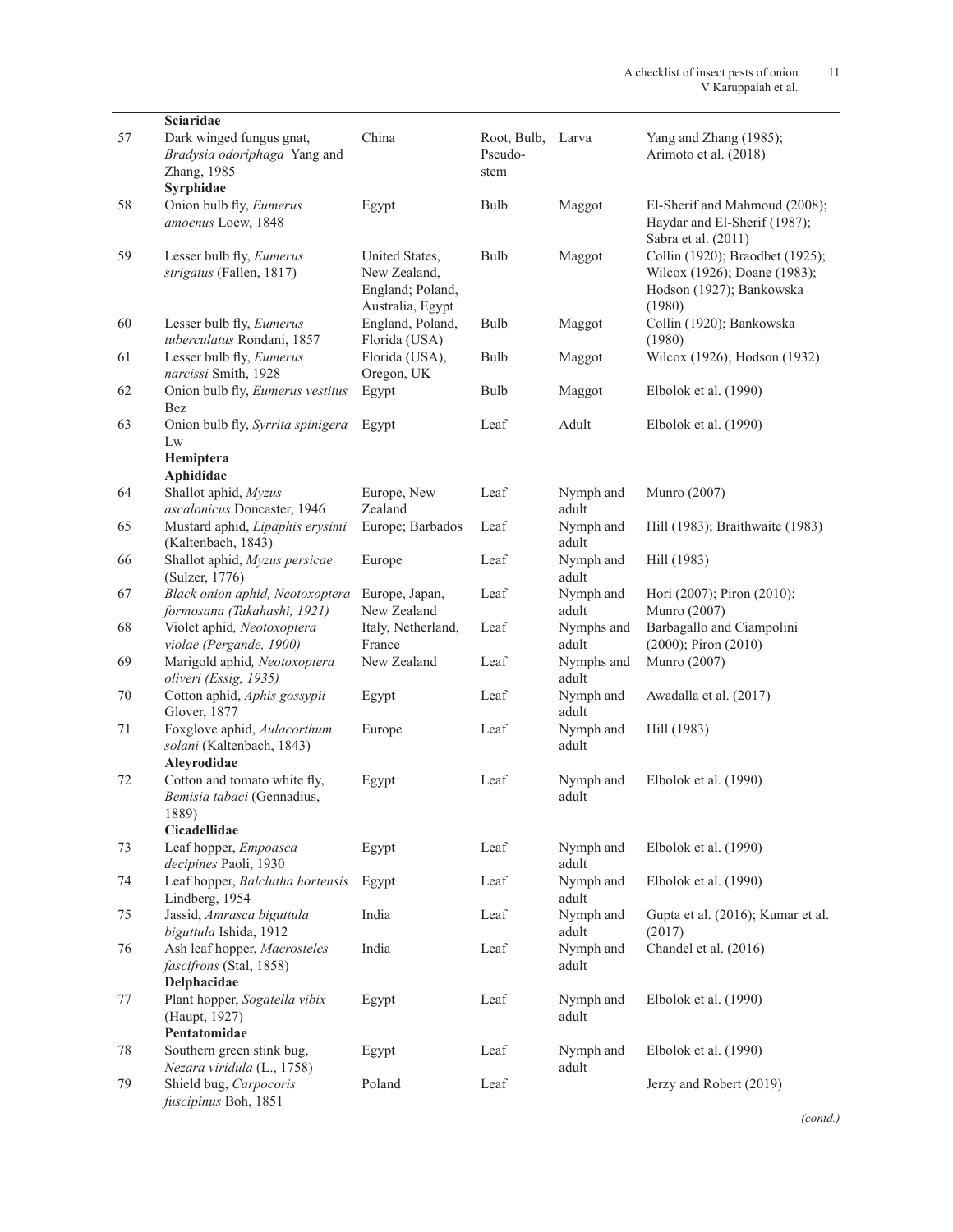| 80 | Shield bug, Dolycoris baccarum<br>L., 1785                                | Poland                                                                                   | Leaf                           | Nymph and<br>adult | Jerzy and Robert (2019)                                                                                                                                                                                                        |
|----|---------------------------------------------------------------------------|------------------------------------------------------------------------------------------|--------------------------------|--------------------|--------------------------------------------------------------------------------------------------------------------------------------------------------------------------------------------------------------------------------|
| 81 | Triozidae<br>Psyllid, Trioza brassicae<br>Vasiliev, 1922                  | Poland                                                                                   | Leaf                           | Nymph and<br>adult | Jerzy and Robert (2019)                                                                                                                                                                                                        |
|    | Hymenoptera<br>Formicidae                                                 |                                                                                          |                                |                    |                                                                                                                                                                                                                                |
| 82 | Red ant, Solenopsis sp<br>Lepidoptera<br>Acrolepiidae                     | Ethiopia                                                                                 | Bulb                           | Adult              | Haile et al (2016)                                                                                                                                                                                                             |
| 83 | Asiatic onion leaf miner,<br>Acrolepiopsis sapporensis<br>Matsumura, 1931 | Korea, Japan                                                                             | Leaf                           | Larva              | Park (2015); Rabinowitch and<br>Brewster (1990)                                                                                                                                                                                |
| 84 | Leek moth, Acrolepiopsis<br>assectella (Zeller, 1839)                     | North America                                                                            | Leaf, bulb                     | Larva              | Olmstead and Shelton (2012);<br>Harmatha et. al. (1987); Mason<br>et al. (2011)                                                                                                                                                |
|    | Geometridae                                                               |                                                                                          |                                |                    |                                                                                                                                                                                                                                |
| 85 | The loop worm, Gymnoscelis<br>pumilata (Hubner, 1813)<br>Cosmopterygidae  | Egypt                                                                                    | Leaf                           | Larva              | Elbolok et al. (1990)                                                                                                                                                                                                          |
| 86 | Pyroderces moth, Pyroderces<br>simplex Wlsm 1891                          | Egypt                                                                                    | Leaf                           | Adult              | Elbolok et al. (1990)                                                                                                                                                                                                          |
|    | Noctuidae                                                                 |                                                                                          |                                |                    |                                                                                                                                                                                                                                |
| 87 | Beet army worm, Spodoptera<br>exigua (Hubner, 1808)                       | Netherlands,<br>Japan, Korea,<br>North America,<br>Egypt, Philippines,<br>Vietnam, India | Leaf/<br>Umbel                 | Larva              | Wakamura et al. (1989); Ueno<br>(2006); Ueno (2015); Zheng<br>et al. (2000); Heppner (1998);<br>Arida et al. (2004); Rao (1998);<br>Elbolok et al. (1990); Kang et<br>al. (2008); Park and Goh (1992);<br>Soumia et al. (2020) |
| 88 | Cutworm, Spodoptera litura (F.,<br>1775)                                  | India, Philippines                                                                       | Leaf/<br>Umbel                 | Larva              | Prasad and Shrisha (2009);<br>Arulkumar et al (2017); Arida et<br>al. (2004); Rao (1998)                                                                                                                                       |
| 89 | Cotton leafworm, Spodoptera<br>littoralis (Boisduval, 1833)               | Barbados, Africa,<br>Europe                                                              | Leaf                           | Larva              | Brathwaite (1983); EFSA (2015);<br>Elbolok et al. (1990)                                                                                                                                                                       |
| 90 | Black cutworm, Agrotis ipsilon<br>(Hufnagel, 1766)                        | Mozambique,<br>India, Egypt<br>Canada, South<br>America                                  | Leaf, root,<br>pseudo-<br>stem | Larva              | Sathyagopal et al. (2014);<br>Sulvai et al. (2016); Elbolok<br>et al. (1990); Rabinowitch and<br>Brewster (1990);                                                                                                              |
| 91 | Pale-Sided Cutworms, Agrotis<br>malefida Guenee, 1852                     | <b>Brazil</b>                                                                            | Leaf, root,<br>pseudo-<br>stem |                    | Specht et al. (2013)                                                                                                                                                                                                           |
| 92 | Old word boll worm,<br>Helicoverpa armigera (Hubner,<br>1809)             | India, Pakistan,<br>Burkina Faso                                                         | Leaf and<br>umbel              | Larva              | Rai et al. (1979); Ahmed et al.<br>(2019); Rubiya et al. (2019);<br>Srinivas et al. (2007)                                                                                                                                     |
| 93 | Green looper, Chrysodeixis<br>acuta (Walker, 1858)                        | India                                                                                    | Leaf                           | Larva              | Karuppaiah et al. (2019)                                                                                                                                                                                                       |
| 94 | Semilooper, Trichoplusia<br>orichalcea F., 1775                           | India                                                                                    | Leaf                           | Larva              | Kaundal (2018)                                                                                                                                                                                                                 |
| 95 | Oriental tobacco budworm,<br>Heliothis assulta Guenee, 1852               | Papua NG,<br>Australia                                                                   | Leaf                           | Larva              | Hill (1983); Cho and Boo (1988);<br>Cork et al. (1992)                                                                                                                                                                         |
| 96 | Large yellow under wing,<br>Noctua pronuba L., 1758                       | North America                                                                            | Seedlings/<br>leaf             | Larva              | Bechinski et al. (2009)                                                                                                                                                                                                        |
| 97 | Turnip moth, Agrotis segetum<br>(Denis ∧ Schiffermüller,<br>1775)         | $U.K$                                                                                    | Leaf                           | Larva              | Rabinowitch and Brewster<br>(1990)                                                                                                                                                                                             |
| 98 | Leaf worm, Copitarsia spp                                                 | Chile, Peru                                                                              | Leaf                           | Larva              | Valasquez (1988); Venette and<br>Gould (2006); Rabinowitch<br>Brewster (1990)                                                                                                                                                  |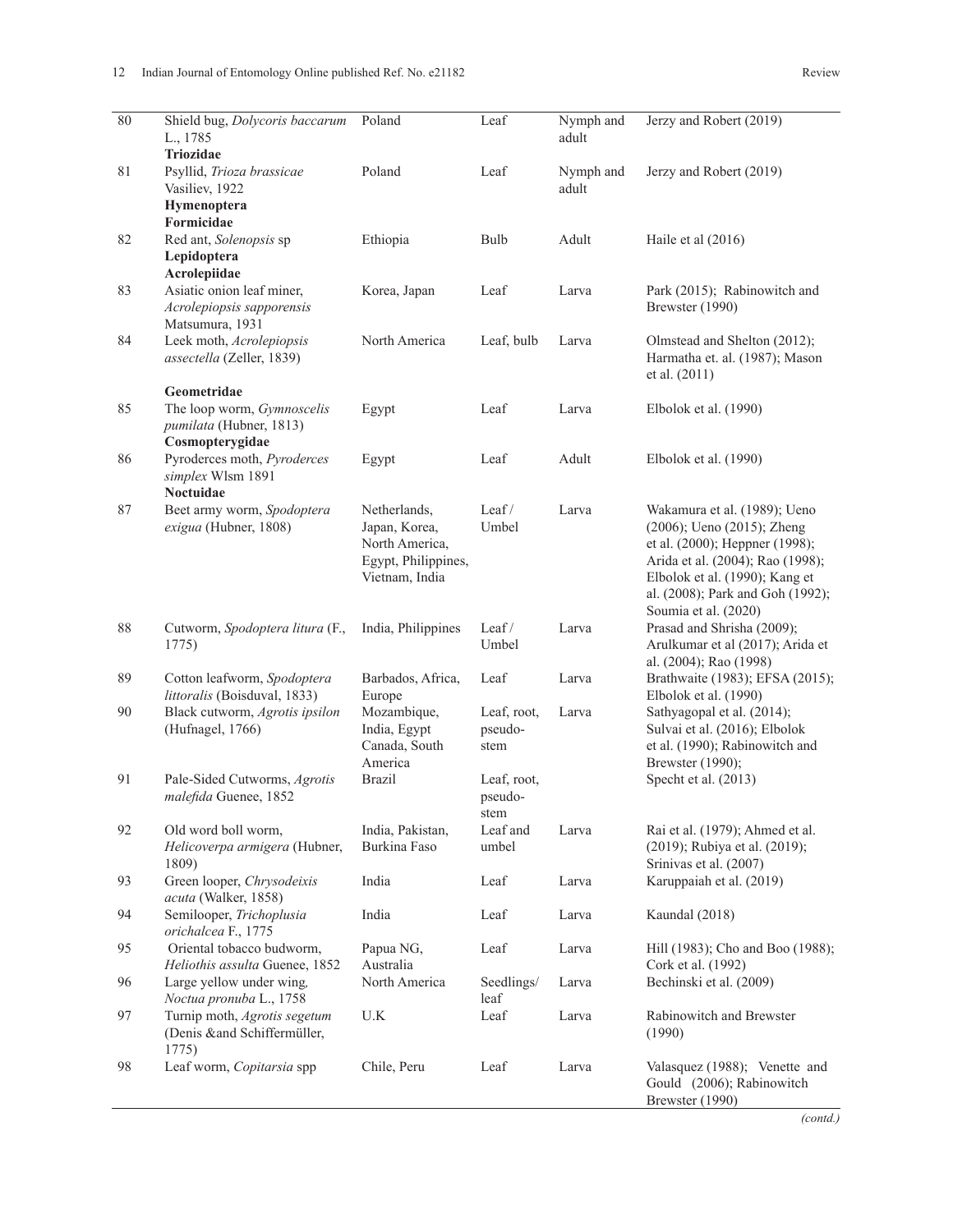| 99  | Turnip moth/yellow cutworm,<br>Scotia segetum (Denis and<br>Schiffermüller, 1775) | Denmark       | Pseudo-<br>stem / leaf             | Larva     | Esbjerg et al. $(1995)$                              |
|-----|-----------------------------------------------------------------------------------|---------------|------------------------------------|-----------|------------------------------------------------------|
|     |                                                                                   |               |                                    |           |                                                      |
| 100 | Garden dart moth, Euxoa<br>nigricans (L., 1761)                                   | Europe        | Pseudo-<br>stem, leaf,<br>Seedling | Larva     | Carter (1984); Rabinowitch<br>Brewster (1990)        |
| 101 | Whiteline dart moth, Euxoa<br>tritici $(L., 1761)$                                | Europe        | Seedling /<br>leaf                 | Larva     | Rabinowitch Brewster (1990)                          |
| 102 | Army worm, Faronta spp                                                            | Chile         | <b>Stem</b>                        | Larva     | Rabinowitch Brewster (1990)                          |
| 103 | Onion stem borer, Hydraecia<br>mongoliensis (Urbahn, 1967)                        | Japan         | Pseudo-<br>stem / leaf             | Larva     | Saito (1984); Iinuma and Saito<br>(1988)             |
| 104 | Cabbage moth, Mamestra<br>brassicae (L., 1758)                                    | UK            | Leaf                               | Larva     | Rabinowitch Brewster (1990)                          |
| 105 | Variegated cutworm, Peridroma<br>saucia (Hubner, 1808)                            | <b>USA</b>    | Pseudo-<br>stem / leaf             | Larva     | Rabinowitch Brewster (1990)                          |
| 106 | Variegated cutworm, Peridroma<br>margcmtosa Haw.                                  | <b>USA</b>    | Pseudo-<br>stem / leaf             | Larva     | Chittenden (1913)                                    |
| 107 | Army cutworm, Chorizagrotis<br>auxiliaries (Grote, 1873)                          | <b>USA</b>    | Pseudo-<br>stem / leaf             | Larva     | Whelan (1935)                                        |
| 108 | Dark-sided cutworm, Euxoa<br>messoria (Harris, 1841)                              | <b>USA</b>    | Pseudo-<br>stem / leaf             | Larva     | Chittenden (1913)                                    |
| 109 | Striped Cutworm, Euxoa<br>tessellata (Harris, 1841)                               | <b>USA</b>    | Pseudo-<br>stem / leaf             | Larva     | Chittenden (1913)                                    |
| 110 | Dark-sided cutworm, Euxoa<br>punctigera (Walker, 1865)                            | <b>UAS</b>    | Stem / leaf                        | Larva     | Chittenden (1913)                                    |
| 111 | Clay-backed cutworm, Feltia<br>gladiaria Morrison, 1875                           | <b>USA</b>    | Pseudo-<br>stem / leaf             | Larva     | <b>USDA</b> (1932)                                   |
| 112 | Spotted cutworm, Agrotis<br>c-nigrum L., 1758                                     | <b>USA</b>    | Pseudo-<br>stem / leaf             | Larva     | Whelan (1935)                                        |
| 113 | Moth, Margarita stricticalis                                                      | Poland        | Pseudo-<br>stem / leaf             | Larva     | Jerzy and Robert (2009)                              |
|     | Pieridae                                                                          |               |                                    |           |                                                      |
| 114 | Cabbage worm, Pieris rapae (L.,<br>1758)                                          | Egypt         | Leaf                               | Adult     | Elbolok et al. (1990)                                |
|     | Pyralidae                                                                         |               |                                    |           |                                                      |
| 115 | Christmas berry webworm,<br>Cryptoblabes gnidiella (Milliere,<br>1867)            | Egypt, US     | Bulb                               |           | Rabinowitch Brewster (1990);<br>Molet (2013)         |
| 116 | Almond moth, Ephestia cautella<br>(Walker, 1864)                                  | India, Egypt  | Bulb                               | Larva     | Vengatesh and David (2001);<br>Sabra et al. (2011)   |
| 117 | Mediterranean flour moth,<br>Ephestia kuehniella (Zeller,<br>1879)                | Egypt         | Bulb                               | Larva     | Elbolok et al. (1990)                                |
| 118 | Indian meal moth, Plodia<br>interpunctella (Hubner, 1813)                         | Egypt         | Bulb                               | Larva     | Elbolok et al. (1990); Ja<br>HyunNa and Rayoo (2000) |
| 119 | Beet webworm, Loxostege<br>sticticalis (L., 1761)<br>Tineidae                     | North America | Pseudo<br>Stem / Leaf              | Larva     | Capinera (2001)                                      |
| 120 | Garlic moth, Cryptoblabes<br>gnidiella (Millere, 1867)                            | Egypt         | Leaf / bulb                        | Larva     | Elbolok et al. (1990)                                |
| 121 | <b>Toricidae</b><br>Cyclamen tortrix, Clepsis                                     | UK            | Leaf                               | Larva     | Rabinowitch Brewster (1990)                          |
|     | spectrana (Treitschke, 1830)                                                      |               |                                    |           |                                                      |
| 122 | Carnation tortrix,<br>Cacoecimorpha pronubana<br>(Hubner, 1799)                   | France        | Leaf                               | Larva     | Rabinowitch Brewster (1990)                          |
|     | Orthoptera                                                                        |               |                                    |           |                                                      |
|     | Gryllotalpidae                                                                    |               |                                    |           |                                                      |
| 123 | Common mole cricket,<br>Gryllotalpa gryllotalpa (L., 1758)                        | Poland, Egypt | Leaf/<br>Pseudo-stem adult         | Nymph and | Szwejda and Wrzodak (2009);                          |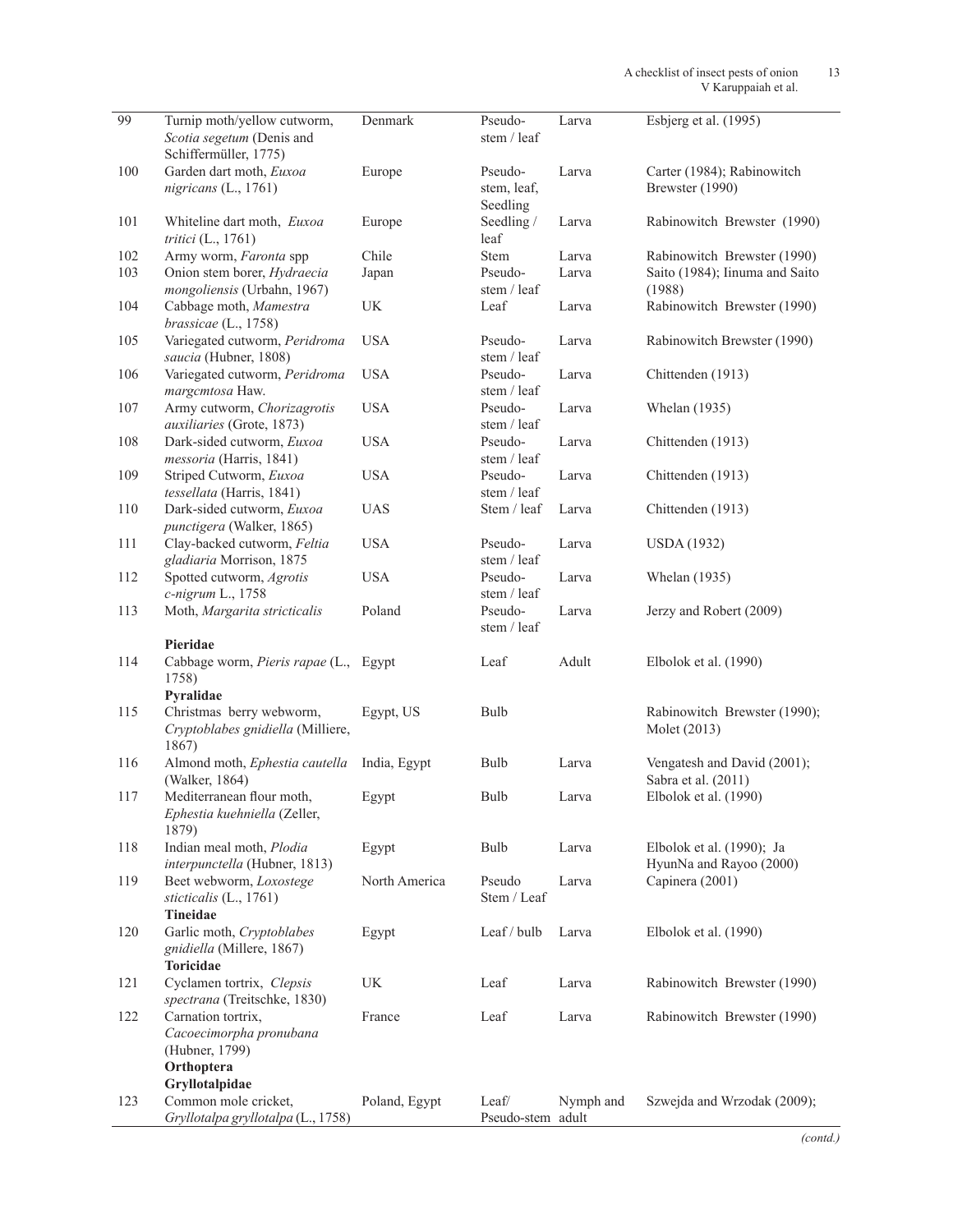| 124 | Acrididae<br>Egyptian locust, Anacridium<br>aegyptium (L., 1758)           | Egypt                                                                                            | Leaf                    | Adult              | Elbolok et al. (1990)                                                                                                                                                                                                                                                                                                                                                                                                                          |
|-----|----------------------------------------------------------------------------|--------------------------------------------------------------------------------------------------|-------------------------|--------------------|------------------------------------------------------------------------------------------------------------------------------------------------------------------------------------------------------------------------------------------------------------------------------------------------------------------------------------------------------------------------------------------------------------------------------------------------|
| 125 | Clover grass hopper,<br>Euprepocnemis plorans<br>(Charpentier, 1825)       |                                                                                                  |                         |                    |                                                                                                                                                                                                                                                                                                                                                                                                                                                |
| 126 | Grasshopper, Attractomorpha<br>sinensis Bolivar, 1905<br>Gryllidae         | Pakistan                                                                                         | Leaf                    | Nymph and<br>adult | Sarwar (2012)                                                                                                                                                                                                                                                                                                                                                                                                                                  |
| 127 | Black field cricket, Liogryllus<br>bimaculatus (de Geer, 1773)             | Egypt                                                                                            | Root, Bulbs             | Nymph and<br>adult | Elbolok et al. (1990)                                                                                                                                                                                                                                                                                                                                                                                                                          |
| 128 | Field cricket, Brachytrupes<br>portentosus Licht, 1976                     | India                                                                                            | Root, Bulbs             | Nymph and<br>adult | Kaundal (2018)                                                                                                                                                                                                                                                                                                                                                                                                                                 |
| 129 | Field cricket, Gryllus<br>pennsylvanicus Burmeister, 1938<br>Tettigoniidae | Pakistan                                                                                         | Root, Bulbs             | Nymph and<br>adult | Wagan et al. (2014)                                                                                                                                                                                                                                                                                                                                                                                                                            |
| 130 | Grasshopper, Eucanocephalus sp India                                       |                                                                                                  | Leaf                    | Nymph and<br>adult | Kaundal (2018)                                                                                                                                                                                                                                                                                                                                                                                                                                 |
|     | Thysanoptera                                                               |                                                                                                  |                         |                    |                                                                                                                                                                                                                                                                                                                                                                                                                                                |
|     | Thripidae                                                                  |                                                                                                  |                         |                    |                                                                                                                                                                                                                                                                                                                                                                                                                                                |
| 131 | Onion thrips, Thrips tabaci<br>Lindeman, 1889                              | India, New<br>Zealand, North<br>America, Egypt,<br>Australia                                     | Leaf, bulb              | Nymph and<br>adult | Sakimura (1937); Passlow<br>(1957); Lall and Singh (1968);<br>Saxena (1975); Coudriet et al.<br>(1979); Shelton et al. (1983);<br>Toda and Morishita (2009);<br>Gill et al. (2015); Srinivas<br>et al. (2007); Diaz-Montano<br>et al. (2010); Kendall and<br>Capinera (1990); MacIntyre-<br>Allen et al.(2005); Martin et al.<br>(2006); Murai and Toda (2002);<br>Pobożniak et al. (2016); Pozzer<br>et al. (1999); Awadalla et al.<br>(2017) |
| 132 | Western Flower Thrips,<br>Frankliniella occidentalis<br>Perganda, 1895     | North America;<br>Netherlands;<br>China                                                          | Leaf,                   | Nymph and<br>adult | Tommasini (2003); Mantel and<br>Van de Vrie (1988); (Kirk and<br>Terry (2003); Coviello, et al.<br>(1995); Reitz et al. (2011)                                                                                                                                                                                                                                                                                                                 |
| 133 | Tobacco thrips, Fancciniella<br>fusca (Hinds, 1902)                        | Japan, North<br>America                                                                          | Leaf, bulb              | Nymph and<br>adult | Shannon et al. (2008); Nakao<br>et al. (2011)                                                                                                                                                                                                                                                                                                                                                                                                  |
| 134 | Cabbage thrips, Thrips<br>angusticeps Uzel, 1895                           | Europe                                                                                           | Leaf                    | Nymph and<br>adult | Hurej et al. (2017)                                                                                                                                                                                                                                                                                                                                                                                                                            |
| 135 | Melon thrips, Thrips palmi<br>Karny, 1925                                  | India                                                                                            | Leaf                    | Nymph and<br>adult | Sanjta and Chauhan (2015);<br>Kaundal (2018)                                                                                                                                                                                                                                                                                                                                                                                                   |
| 136 | Yellow flower thrips, Thrips<br>flavus Schrank, 1776                       | India                                                                                            | Leaf                    | Nymph and<br>adult | Sanjta and Chauhan (2015);<br>Kaundal (2018)                                                                                                                                                                                                                                                                                                                                                                                                   |
| 137 | Groundnut thrips, Caliothrips<br>indicus Bagnall, 1913                     | India                                                                                            | leaf                    | Nymph and<br>adult | Hill (1983)                                                                                                                                                                                                                                                                                                                                                                                                                                    |
|     |                                                                            |                                                                                                  | <b>Non-insect pests</b> |                    |                                                                                                                                                                                                                                                                                                                                                                                                                                                |
|     | <b>Sarcoptiforms</b>                                                       |                                                                                                  |                         |                    |                                                                                                                                                                                                                                                                                                                                                                                                                                                |
| 138 | Acaridae<br>Bulb mite, Rhizoglyphus callae<br>Oudemans, 1924               | Argentina                                                                                        | Leaf, bulb              | Nymph and<br>adult | Ho (2008)                                                                                                                                                                                                                                                                                                                                                                                                                                      |
| 139 | Bulb mite, Rhizoglyphus robini<br>Claparédè, 1869                          | Australia, New<br>Zealand, USA,<br>Japan, South<br>America, UK,<br>Egypt, China,<br>Korea, India | Leaf, bulb              | Nymph and<br>adult | Hai fan and Zhang (2003);<br>Manson (1972); Srinivas et al.<br>(2007) Kuwarhara (1988); Ho<br>(2008). Diaz et al. (2000)                                                                                                                                                                                                                                                                                                                       |